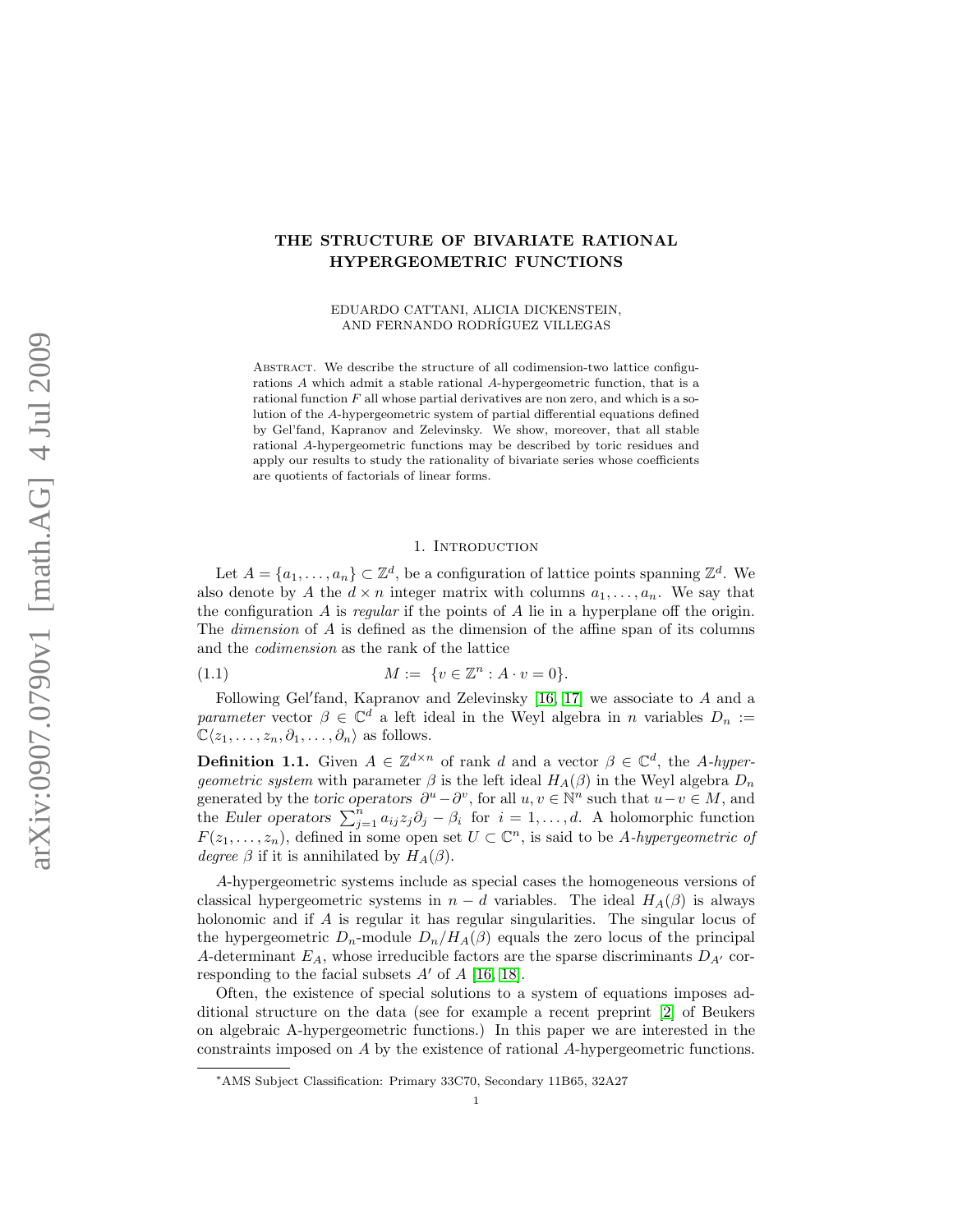All A-hypergeometric systems admit polynomial solutions for parameters  $\beta$  in NA, which are closely related to the solutions of an integer programming problem associated to the data  $(A, \beta)$  [\[29\]](#page-24-3). Likewise, for every A there exist Laurent polynomial solutions to the A-hypergeometric system. Clearly, these rational solutions are annihilated by a sufficiently high partial derivative. The goal of this paper is to characterize all codimension-two lattice configurations A which admit a rational A-hypergeometric function none of whose derivatives vanishes. Such rational functions are called stable.

We will assume that  $A$  is not a *pyramid*; that is, a configuration all of whose points, except one, are contained in a hyperplane. This entails no loss of generality. Indeed, suppose the subset  $A' = \{a_1, \ldots, a_{n-1}\}\$ lies in a hyperplane not containing  $a_n$ , then all A-hypergeometric functions are of the form:

(1.2) 
$$
F(z_1,...,z_n) = z_n^{\gamma} F'(z_1,...,z_{n-1}),
$$

where  $F'$  is A'-hypergeometric. Hence, if A is a pyramid over a configuration  $A'$ which admits a stable  $A'$ -hypergeometric function then, clearly, so does  $A$ .

In order to state our results we need to describe certain special configurations, which play an important role throughout this paper. A configuration  $\tilde{A} \subset \mathbb{Z}^d$  is said to be a *Cayley configuration* if there exist vector configurations  $A_1, \ldots, A_s$  in  $\mathbb{Z}^r$  such that

(1.3) 
$$
A = \{e_1\} \times A_1 \cup \cdots \cup \{e_s\} \times A_s \subset \mathbb{Z}^s \times \mathbb{Z}^r,
$$

where  $e_1, \ldots, e_s$  is the standard basis of  $\mathbb{Z}^s$ . Note that we may assume that all the  $A_i$ 's consist of at least two points since, otherwise,  $A$  would be a pyramid.

A Cayley configuration is said to be a Lawrence configuration if all the configurations  $A_i$  consist of exactly two points. Thus, up to affine isomorphism, we may assume that  $A_i = \{0, \gamma_i\}, \gamma_i \in \mathbb{Z}^r \setminus \{0\}.$  It follows from our assumptions that the vectors  $\gamma_1, \ldots, \gamma_s$  must span  $\mathbb{Z}^r$  over  $\mathbb{Z}$ . We note that the codimension of a Lawrence configuration is  $s - r$ .

 $\sum_{i\in I} A_i$  has affine dimension at least |I| for every proper subset I of  $\{1,\ldots,r+1\}$ . We say that a Cayley configuration is *essential* if  $s = r+1$  and the Minkowski sum For a codimension-two essential Cayley configuration,  $r$  of the configurations  $A_i$ , say  $A_1, \ldots, A_r$ , must consist of two vectors and the remaining one,  $A_{r+1}$ , must consist of three vectors. If we set  $A_i = {\mu_i, \nu_i} \subset \mathbb{Z}^r$ ,  $i = 1, \ldots, r$ , then it follows from the fact that A is essential that the vectors  $\gamma_i = \nu_i - \mu_i$  are linearly independent over Q. Thus, modulo affine equivalence, we may assume without loss of generality that  $A_i = \{0, \gamma_i\}, i = 1, \ldots, r$ , where  $\gamma_1, \ldots, \gamma_r$  are linearly independent over Q and  $A_{r+1} = \{0, \alpha_1, \alpha_2\}$  with  $\alpha_1, \alpha_2$  are not both contained in a subspace generated by a proper subset of  $\gamma_1, \ldots, \gamma_r$ .

In order to simplify our statements we will allow ourselves a slight abuse of notation and consider the configuration

$$
\left(\begin{array}{rrrr}1&1&0&0\\0&0&1&1\end{array}\right)
$$

as a Lawrence configuration and the zero-dimensional configuration (1 1 1) as a Cayley essential configuration.

It has been shown in [\[10,](#page-23-1) [9\]](#page-23-2) that both Lawrence configurations and essential Cayley configurations admit stable rational A-hypergeometric functions. This is done by exhibiting explicit functions constructed as toric residues. Our main result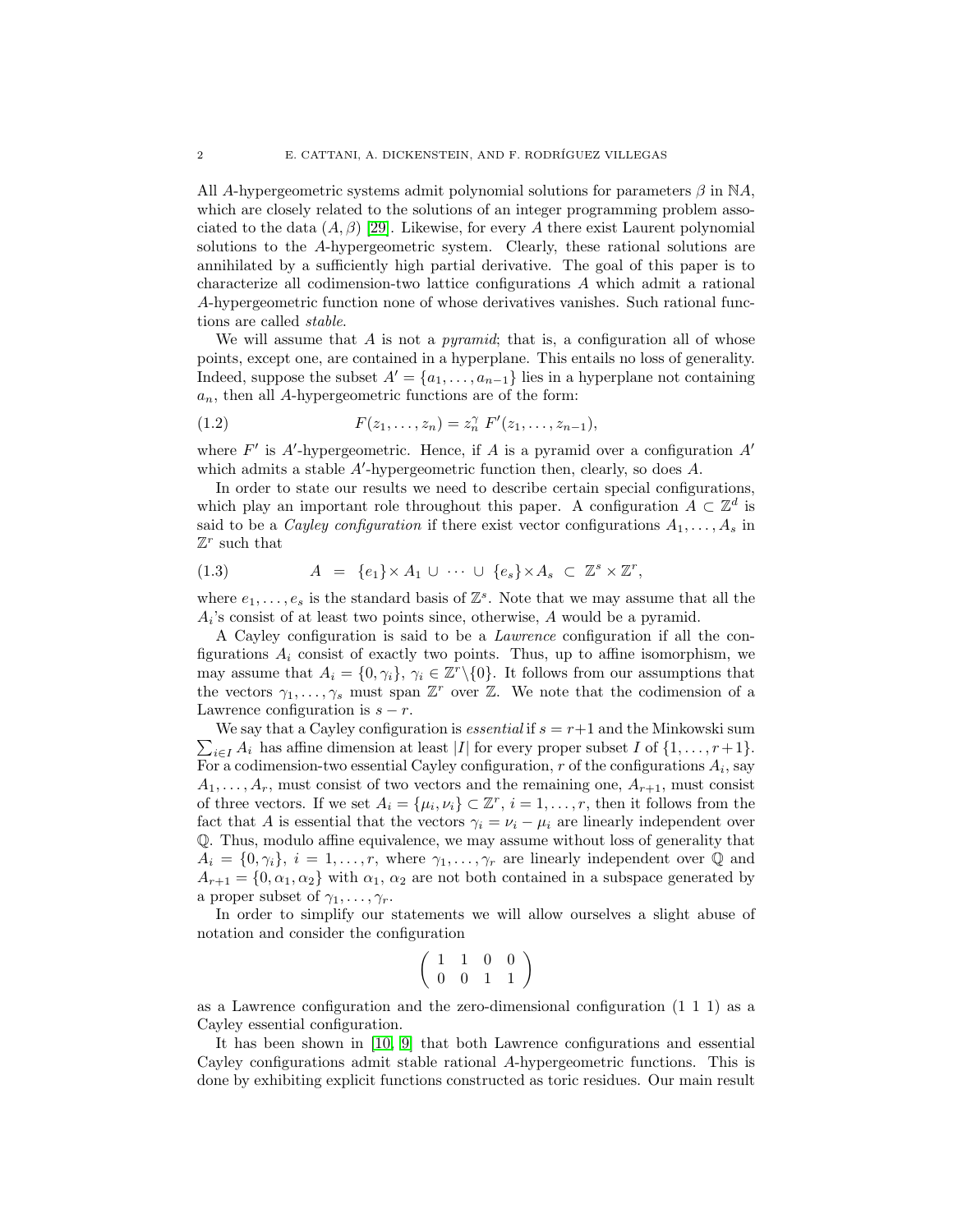asserts that if A has codimension two then these are the only configurations that admit such functions.

<span id="page-2-0"></span>Theorem 1.2. A codimension two configuration A admits a stable rational hypergeometric function if and only if it is affinely equivalent to either an essential Cayley configuration or a Lawrence configuration.

As an immediate corollary to Theorem [1.2](#page-2-0) we obtain a proof for the codimension-two case of Conjecture 1.3 in [\[9\]](#page-23-2). We recall that a configuration  $\vec{A}$  is said to be gkzrational if the discriminant  $D_A$  is not a monomial and A admits a rational A-hypergeometric function with poles along the discriminant locus  $D_A = 0$ . Such a function is easily seen to be stable. Thus, by Theorem [1.2,](#page-2-0) A must be either a Lawrence or a Cayley essential configuration. But, if  $\text{codim}(A) > 1$ , the sparse discriminant of a Lawrence configuration is 1, and therefore the only codimension-two gkz-rational configurations are Cayley essential as asserted by [\[9,](#page-23-2) Conjecture 1.3].

Let us briefly outline the strategy for proving Theorem [1.2.](#page-2-0) The fact that an A-hypergeometric function  $F(z)$  of degree  $\beta$  satisfies d independent homogeneity relations, one for each row of the matrix  $A$ , implies that the study of codimensiontwo rational A-hypergeometric functions may be reduced to the study of rational power series in two variables whose coefficients satisfy certain recurrence relations. Now, it follows easily from the one-variable Residue Theorem that the diagonals of a rational bivariate power series define algebraic one-variable functions. On the other hand, coming from an A-hypergeometric function, these univariate functions are classical one-variable hypergeometric functions. Theorem [2.2](#page-4-0) allows us to reduce the study of these one-variable functions to those studied by Beukers-Heckmann [\[3\]](#page-23-3) (see also [\[4,](#page-23-4) [25\]](#page-24-4)). Analyzing the possible functions arising as diagonals of a bivariate rational function leads us to conclude that A must be affinely equivalent to an essential Cayley configuration or a Lawrence configuration.

In the latter case, the stable rational A-hypergeometric functions have been studied in [\[10\]](#page-23-1) where it is shown that an appropriate derivative of such a function may be represented by a multivariate residue. In §[6](#page-14-0) we show that a similar result holds for essential Cayley configurations of codimension two. After recalling the construction of rational A-hypergeometric functions by means of toric residues, we show in Theorem [6.1,](#page-16-0) that if the parameter  $\beta$  lies in the so-called Euler-Jacobi cone  $\mathcal{E}$  (see [\(4.10\)](#page-10-0)), the space of rational A-hypergeometric function of degree  $\beta$  is one-dimensional. This proves [\[9,](#page-23-2) Conjecture 5.7] for any codimension-two essential Cayley configuration.

Finally, in Section [7](#page-18-0) we apply our results to study the rationality of classical bivariate hypergeometric series (in the sense of Horn, see Definition [7.1](#page-18-1) and Re-mark [7.2\)](#page-18-2). Theorem [7.4](#page-19-0) shows that any bivariate Taylor series whose coefficients are quotients of factorials of integer linear forms as in [\(7.2\)](#page-18-3) defines a rational function only if the linear forms arise from a Lawrence or Cayley essential configuration. We end up by considering the case of Horn series supported in the first quadrant.

Acknowledgments: EC would like to thank the Fulbright Program and the University of Buenos Aires for their support and hospitality. AD was partially supported by UBACYT X064, CONICET PIP 5617 and ANPCyT PICT 20569, Argentina. FRV would like to thank the program RAICES of Argentina and the NSF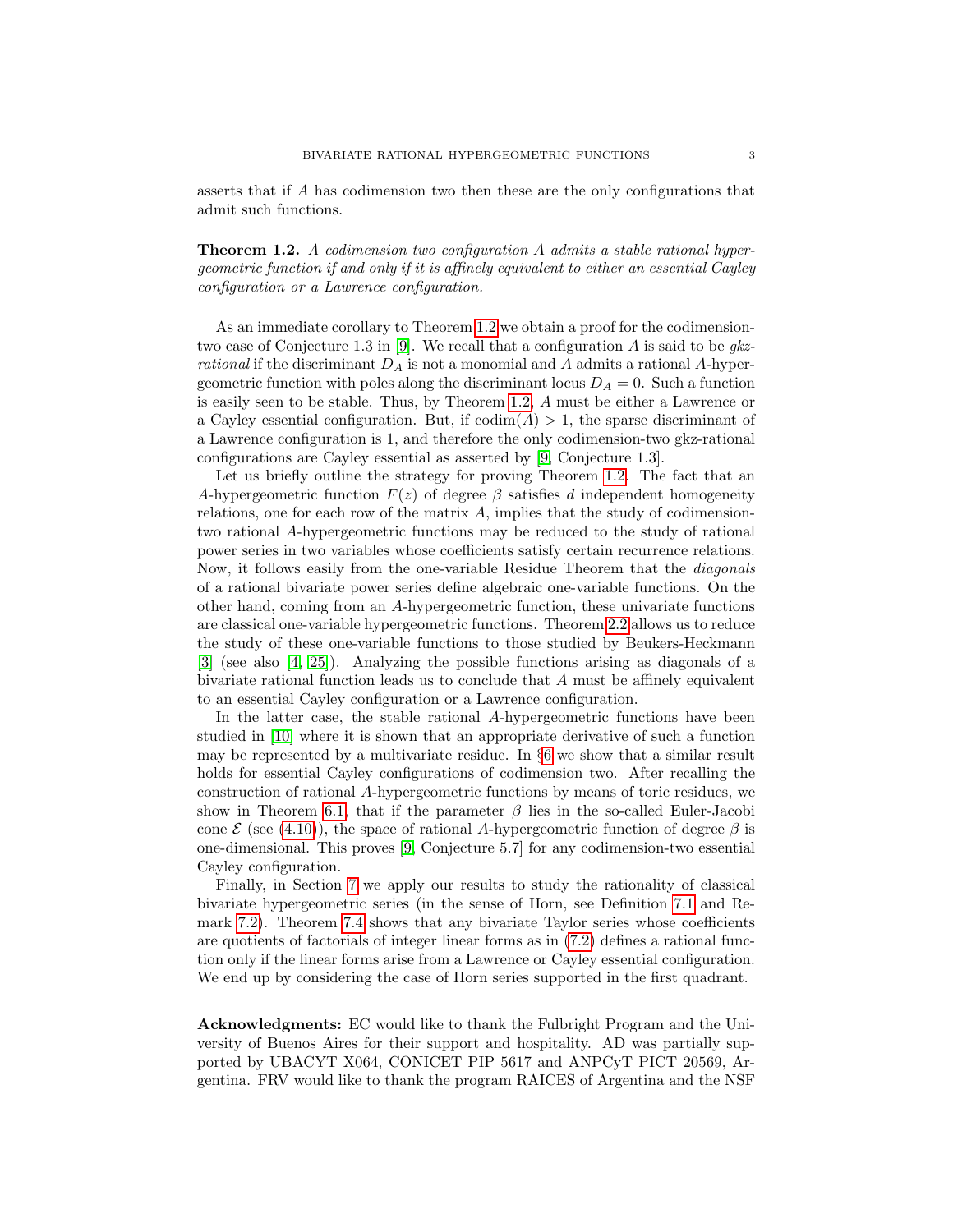for their financial support. He would also like to thank the department of Mathematics of the Universidad de Buenos Aires, Argentina and the Arizona Winter School, where some of this work was done.

### <span id="page-3-0"></span>2. Univariate algebraic hypergeometric functions

<span id="page-3-3"></span>In this section we study algebraic hypergeometric series of the form

(2.1) 
$$
u(z) := \sum_{n=0}^{\infty} \frac{\prod_{i=1}^{r} (p_i n + k_i)!}{\prod_{j=1}^{s} (q_j n)!} z^n, \quad k_i \in \mathbb{N}.
$$

We are interested in the case when the series [\(2.1\)](#page-3-0) has a finite, non-zero, radius of convergence. Hence we assume that

(2.2) 
$$
\sum_{i=1}^{r} p_i = \sum_{j=1}^{s} q_j.
$$

<span id="page-3-2"></span>The case  $k_i = 0$  for  $i = 1, \ldots, r$ , namely, the series

(2.3) 
$$
v(z) := \sum_{n=0}^{\infty} \frac{\prod_{i=1}^{r} (p_i n)!}{\prod_{j=1}^{s} (q_j n)!} z^n, \quad p_i \neq q_j,
$$

has been studied in [\[3,](#page-23-3) [4,](#page-23-4) [25\]](#page-24-4). If  $r = s = 0$  all coefficients are equal to 1 and  $v(z) = (1-z)^{-1}$  is rational. Assume then that  $r, s > 0$ . Using the work of Beukers and Heckmann  $[3]$  it was shown in  $[25]$  that v defines an algebraic function if and only if the *height*, defined as  $d := s - r$ , equals 1 and the factorial ratios

<span id="page-3-1"></span>(2.4) 
$$
A_n := \frac{\prod_{i=1}^r (p_i n)!}{\prod_{j=1}^s (q_j n)!}
$$

are integral for every  $n \in \mathbb{N}$ . (In the last case, v is not a rational function, in fact, since by Stirling the coefficients are, up to a constant, asymptotic to  $1/\sqrt{n}$  times an exponential.)

Beukers and Heckmann [\[3\]](#page-23-3) actually gave an explicit classification of all algebraic univariate hypergeometric series. As a consequence, we can also classify all integral factorial ratio sequences  $(2.4)$  of height 1 (see [\[27,](#page-24-5) § 7.2], [\[33\]](#page-24-6), [\[4,](#page-23-4) Theorem 1.2]). We may clearly assume that

(2.5) 
$$
\gcd(p_1,\ldots,p_r,q_1,\ldots,q_{r+1}) = 1.
$$

Then there exist three infinite families, where  $A_n$  is given by

(2.6) 
$$
\frac{((a+b)n)!}{(an)!(bn)!}, \quad \gcd(a,b)=1,
$$

(2.7) 
$$
\frac{(2(a+b)n)!(b n)!}{((a+b)n)!(2bn)!(an)!}, \quad \gcd(a,b)=1,
$$

or

(2.8) 
$$
\frac{(2a\,n)!\,(2b\,n)!}{(a\,n)!\,(b\,n)!\,(a+b)\,n)!}, \qquad \gcd(a,b)=1,
$$

and 52 sporadic cases listed in [\[4,](#page-23-4) Table 2].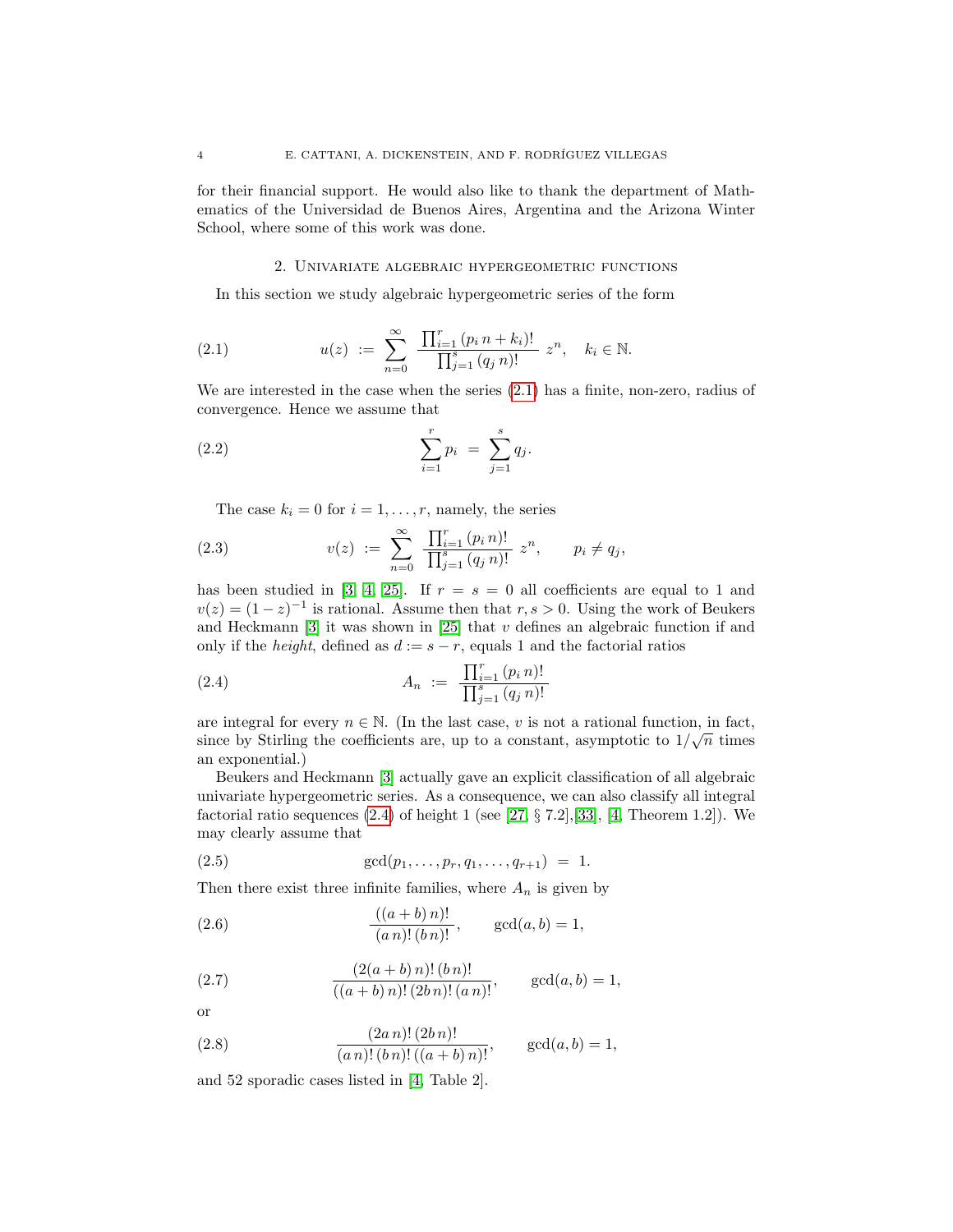Remark 2.1. Because of the connections with step functions, it is also interesting to study integral factorial ratio sequences satisfying [\(2.2\)](#page-3-2) but of height different than one. Partial results in this direction are contained in [\[1\]](#page-23-5). The connections with quotient singularities and the Riemann Hypothesis are explored in [\[5\]](#page-23-6).

Note that we can write a series  $u$  as in  $(2.1)$  as follows

$$
u(z) = \sum_{n \ge 0} h(n) A_n z^n,
$$

where  $h$  is the polynomial

(2.9) 
$$
h(x) = \prod_{i=1}^{r} \prod_{j=1}^{k_i} (p_i x + j)
$$

and  $A_n$  is as in [\(2.4\)](#page-3-1). We now show that u and v can only be algebraic simultaneously. More generally, we have the following.

#### <span id="page-4-0"></span>Theorem 2.2. Suppose

$$
u(z) := \sum_{n\geq 0} h(n) A_n z^n, \qquad v(z) := \sum_{n\geq 0} A_n z^n,
$$

where  $h(x) \in \mathbb{Z}[x]$  is non-zero and  $A_n$  is as in [\(2.4\)](#page-3-1). Then:

(i) The series  $u(z)$  is algebraic if and only if  $v(z)$  is algebraic.

(ii) If u is rational then  $A_n = 1$  for all n and

$$
v(z) = \frac{1}{1-z}.
$$

*Proof.* We first prove (i). One direction is clear as  $u = h(\theta)v$ . Suppose then that  $u$  is algebraic. By a theorem of Eisenstein (see [\[14\]](#page-24-7) for a modern treatment and further references) the coefficients  $h(n)A_n$  of u are integral away from a finite set of primes.

We may assume without loss of generality that  $h$  is primitive, i.e., that the gcd of all of its coefficients is 1. Hence, for any prime l there are at most  $\deg(h)$ congruences classes n mod l for which  $\mathfrak{v}_l(h(n)) > 0$ , where  $\mathfrak{v}_l$  denotes the valuation at l.

<span id="page-4-1"></span>It follows that for all sufficiently large primes  $l$  the number of exceptions to

$$
(2.10) \t\t \mathfrak{v}_l(A_n) = \mathfrak{v}_l(h(n)A_n) \ge 0, \t 0 \le n < l,
$$

is at most deg(h), independent of l. In other words, the valuation at l of the coefficientes of  $u$  is essentially that of the coefficients of  $v$ . We will exploit this fact in order to prove the theorem.

It is easy to verify (see [\[26\]](#page-24-8) for details on the following discussion) that

$$
\mathfrak{v}_l(A_n)=\sum_{\nu\geq 1}\mathcal{L}\left(\frac{n}{l^{\nu}}\right),
$$

where  $\mathcal L$  is the Landau function

$$
\mathcal{L}(x) := \sum_{j=1}^{s} \{q_j x\} - \sum_{i=1}^{r} \{p_i x\}, \qquad x \in \mathbb{R}.
$$

Here  $\{x\}$  denotes the fractional part of  $x \in \mathbb{R}$ .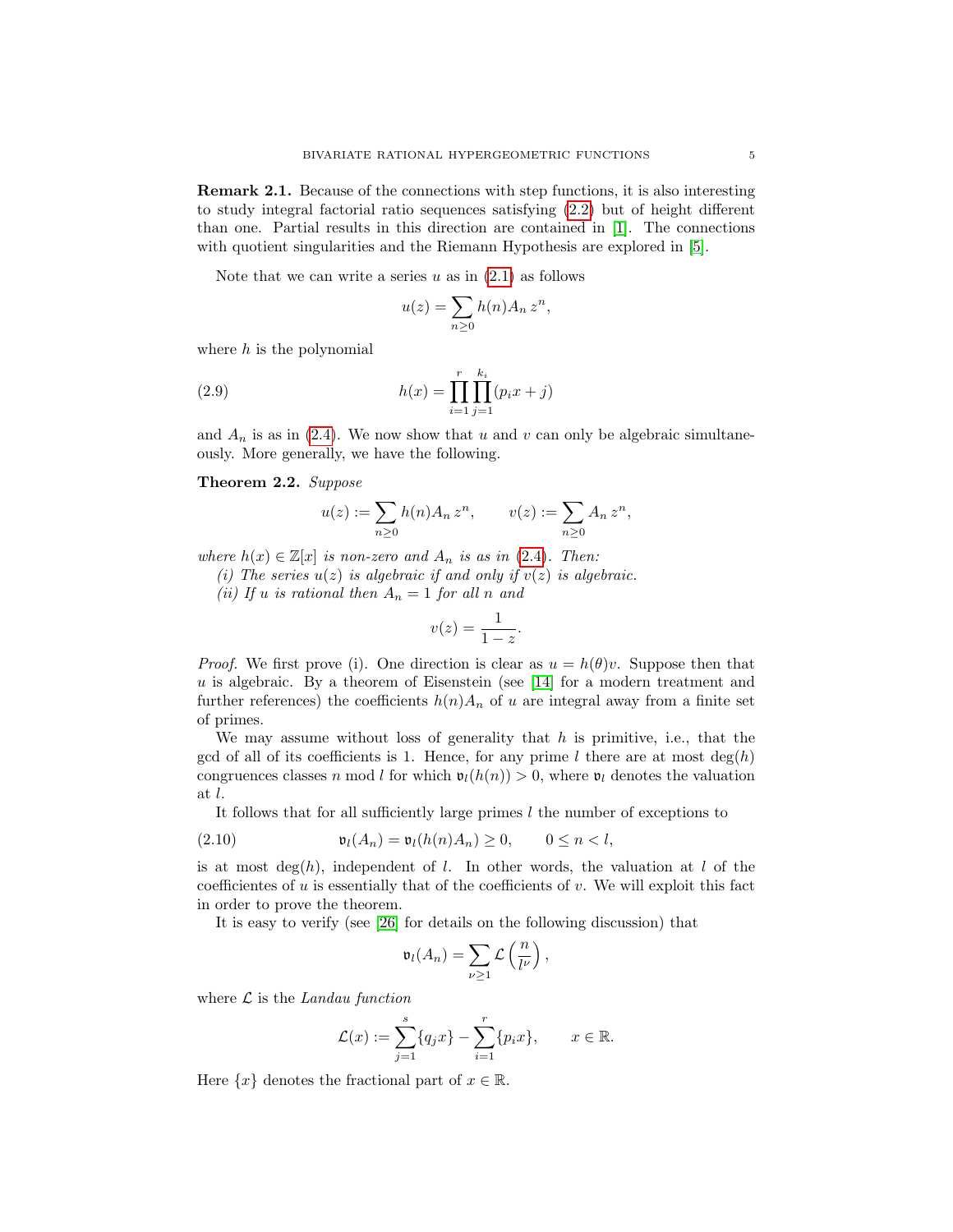The following properties of  $\mathcal L$  hold:  $\mathcal L$  is periodic, with period 1, locally constant, right continuous with at most finitely many step discontinuities,

<span id="page-5-1"></span>
$$
\lim_{x \to 1^{-}} \mathcal{L}(x) = d
$$

and away from the discontinuities

$$
(2.12) \qquad \mathcal{L}(-x) = d - \mathcal{L}(x).
$$

Furthermore, by a theorem of Landau,  $A_n \in \mathbb{Z}$  for all n if and only if  $\mathcal{L}(x) \geq 0$  for all  $x \in \mathbb{R}$ .

Since  $\mathcal{L}(0) = 0$ , for all sufficiently large primes l

(2.13) 
$$
\mathfrak{v}_l(A_n) = \mathcal{L}\left(\frac{n}{l}\right), \qquad 0 \leq n < l.
$$

Indeed, as L is locally constant we have  $\mathcal{L}(x) = 0$  for  $x \in [0, \delta_0)$  for some  $\delta_0 > 0$ . If  $l > \delta_0^{-1}$  and  $0 \leq n < l$  then

<span id="page-5-2"></span><span id="page-5-0"></span>
$$
\frac{n}{l^k} < \delta_0, \qquad k > 1.
$$

More generally, let

$$
[0,1) = \coprod_{\nu} [\gamma_{\nu}, \delta_{\nu})
$$

be a decomposition of [0, 1) into finitely many disjoint subintervals  $I_{\nu} := [\gamma_{\nu}, \delta_{\nu})$ such that  $\mathcal L$  is constant on each  $I_{\nu}$ . Let  $\mu$  the minimum length of the  $I_{\nu}$ 's. If  $l > N\mu^{-1}$  for some integer  $N > 0$  then the number of rationals of the form  $n/l$  in each  $I_{\nu}$  is at least N.

Taking  $N > \deg h$  and combining [\(2.10\)](#page-4-1) with [\(2.13\)](#page-5-0) we conclude that  $\mathcal{L}(x) \geq 0$ for all  $x \in [0,1)$ . Consequently,  $A_n \in \mathbb{Z}$  for all n and also  $d \ge 0$  by [\(2.11\)](#page-5-1).

If  $d = 0$  then  $\mathcal{L} \equiv 0$  as  $\mathcal{L}(x) \leq d$  by [\(2.12\)](#page-5-2). It follows that in this case  $v(z) =$  $1/(1-z)$  and  $u(z) = h(\theta)v(z)$  are both rational and  $r = s = 0$ . Hence we may assume  $d > 0$ .

We can write the series  $v(z)$  as a hypergeometric series (recall we assume  $(2.2)$ )

(2.14) 
$$
v(z) = \sum_{n=0}^{\infty} \frac{\prod_{i=1}^{r} \prod_{\ell=1}^{p_i} \left(\frac{\ell}{p_i}\right)_n}{\prod_{j=1}^{s} \prod_{\ell=1}^{q_j} \left(\frac{\ell}{q_j}\right)_n} (z/\kappa)^n = \sum_{n=0}^{\infty} \frac{(\alpha_1)_n \cdots (\alpha_t)_n}{(\beta_1)_n \cdots (\beta_t)_n} (z/\kappa)^n,
$$

for some  $0 < \alpha_i, \beta_j \leq 1$  in  $\mathbb Q$  for  $1 \leq i, j \leq t$ , with  $\alpha_i \neq \beta_j$  for all  $1 \leq i, j \leq t$ and where  $\kappa := \prod_{i=1}^r p_i^{p_i} / \prod_{j=1}^s q_j^{q_j}$ . Note that the number of  $\beta$ 's that equal 1 is precisely d. Hence, since  $d \geq 1$  at least one of factors in the denominator of the coefficient of  $(z/\kappa)^n$  is n! and  $v(\kappa z)$  is a classical  $tF_{t-1}$  hypergeometric series. We remark that the discontinuities of  $\mathcal L$  in  $(0,1)$  occur precisely at the  $\alpha_i$ 's and  $\beta_j$ 's.

It follows that  $v \in V$ , where V is the space of local solutions to the corresponding hypergeometric differential equation  $Lv = 0$  at some base point  $t_0 \neq 0, \kappa, \infty$ . The nature of the parameters  $\alpha_i, \beta_j$  of L guarantees that the action of monodromy on  $V$  is irreducible (see [\[3,](#page-23-3) Proposition 3.3]). On the other hand, let  $U$  be the space of local functions at  $t_0$  obtained by analytic continuation of  $u(z)$ . The map  $h(\theta): V \to U$  preserves the action of monodromy. By the irreducibility of V this map is injective. We conclude that the monodromy group of  $V$  must be finite since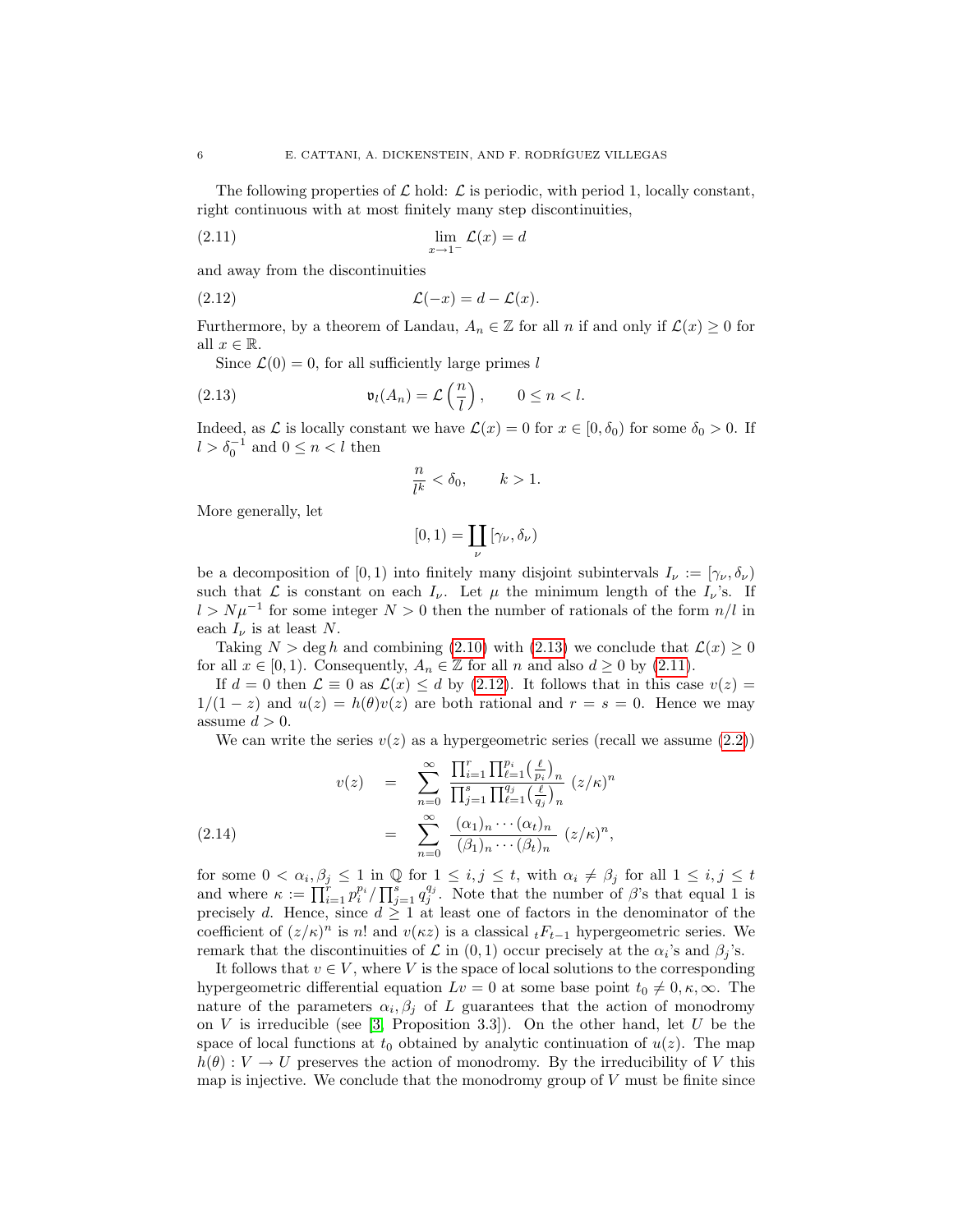this is true of U given the hypothesis that  $u$  is algebraic. This shows, in turn, that  $v$  is algebraic.

Now assume that u is rational. If  $d > 0$  the above argument applies and since the monodromy group of  $U$  is trivial so is that of  $V$ . Therefore  $v$  is rational contradicting the assumption that  $d > 0$ . To see this note, for example, that  $d > 0$ implies that  $\mathcal L$  is not identically zero by [\(2.11\)](#page-5-1) and hence  $t \geq 1$ . In particular, the local monodromies are not trivial. We conclude that  $d = 0$  and consequently, as pointed out above,  $\mathcal{L} = 0$  proving (ii).

**Remark 2.3.** Note that  $d$  is the multiplicity of the eigenvalue 1 of the local monodromyaction on V at  $z = 0$ . By Levelt's Theorem ([\[22\]](#page-24-9), [\[3,](#page-23-3) Theorem 3.5]) this monodromy has a Jordan block of size  $d$  (with eigenvalue 1) and hence cannot be finite if  $d > 1$ .

#### 3. Bivariate rational series

In this section we discuss Laurent series expansions for rational functions in two variables. We prove a lemma which will be of use in §[6](#page-14-0) and recall one of the key tools to determine whether a bivariate series defines a rational function, namely the observation that a diagonal of a rational bivariate series is algebraic.

Let  $p(x_1, x_2), q(x_1, x_2) \in \mathbb{C}[x_1, x_2]$  be polynomials in two variables without common factors and let  $f(x_1, x_2) = p(x_1, x_2)/q(x_1, x_2)$ . We denote by  $\mathcal{N}(q) \subset \mathbb{R}^2$ the Newton polytope of q. Throughout this section we will assume that  $\mathcal{N}(q)$  is two-dimensional. Let  $v_0$  be a vertex of  $\mathcal{N}(q)$ ,  $v_1, v_2$  the adjacent vertices, indexed counterclockwise and  $\mu_i = v_i - v_0 \in \mathbb{Z}^2$ ,  $i = 1, 2$ . Hence,

$$
\mathcal{N}(q) \subset v_0 + \mathbb{R}_{>0} \cdot \mu_1 + \mathbb{R}_{>0} \cdot \mu_2.
$$

We can write

$$
q(x_1, x_2) = x^{v_0} (1 - \tilde{q}(x_1, x_2)),
$$

with the support of  $\tilde{q}$  contained in the cone  $\mathcal{C} := \mathbb{R}_{\geq 0} \mu_1 + \mathbb{R}_{\geq 0} \mu_2$ . Thus we obtain a Laurent expansion of the rational function  $f(x)$  as

<span id="page-6-0"></span>
$$
f(x) = \sum_{r=0}^{\infty} \tilde{q}(x)^r,
$$

whose support is contained in a cone of the form  $w + C$  for a suitable  $w \in \mathbb{Z}^2$ . That is,  $f(x)$  has an expansion

(3.2) 
$$
f(x) = \sum_{m \in \mathbb{Z}^2} a_m x^m,
$$

whose support  $\{m \in \mathbb{Z}^2 : a_m \neq 0\}$  is contained in  $w + C$  for some  $w \in \mathbb{Z}^2$ . Moreover, the above series converges in a region of the form

$$
(3.3) \t\t |x^{\mu_1}| < \varepsilon \t, \t |x^{\mu_2}| < \varepsilon \t,
$$

for  $\varepsilon$  sufficiently small, as observed in [\[18,](#page-24-2) Proposition 1.5, Chapter 6].

<span id="page-6-1"></span>**Lemma 3.1.** Given a series [\(3.2\)](#page-6-0) as above then, for each  $i = 1, 2$ , there exist infinitely many exponents of the form  $m = w_i + r\mu_i$ ,  $w_i \in \mathbb{Z}^2$ ,  $r \in \mathbb{N}$ , such that  $a_m \neq 0$ . In particular, the support of the series [\(3.2\)](#page-6-0) is not contained in any subcone  $w' + \bar{C}'$ , where  $C' := \mathbb{R}_{\geq 0} \mu'_1 + \mathbb{R}_{\geq 0} \mu'_2$  is properly contained in  $C$ .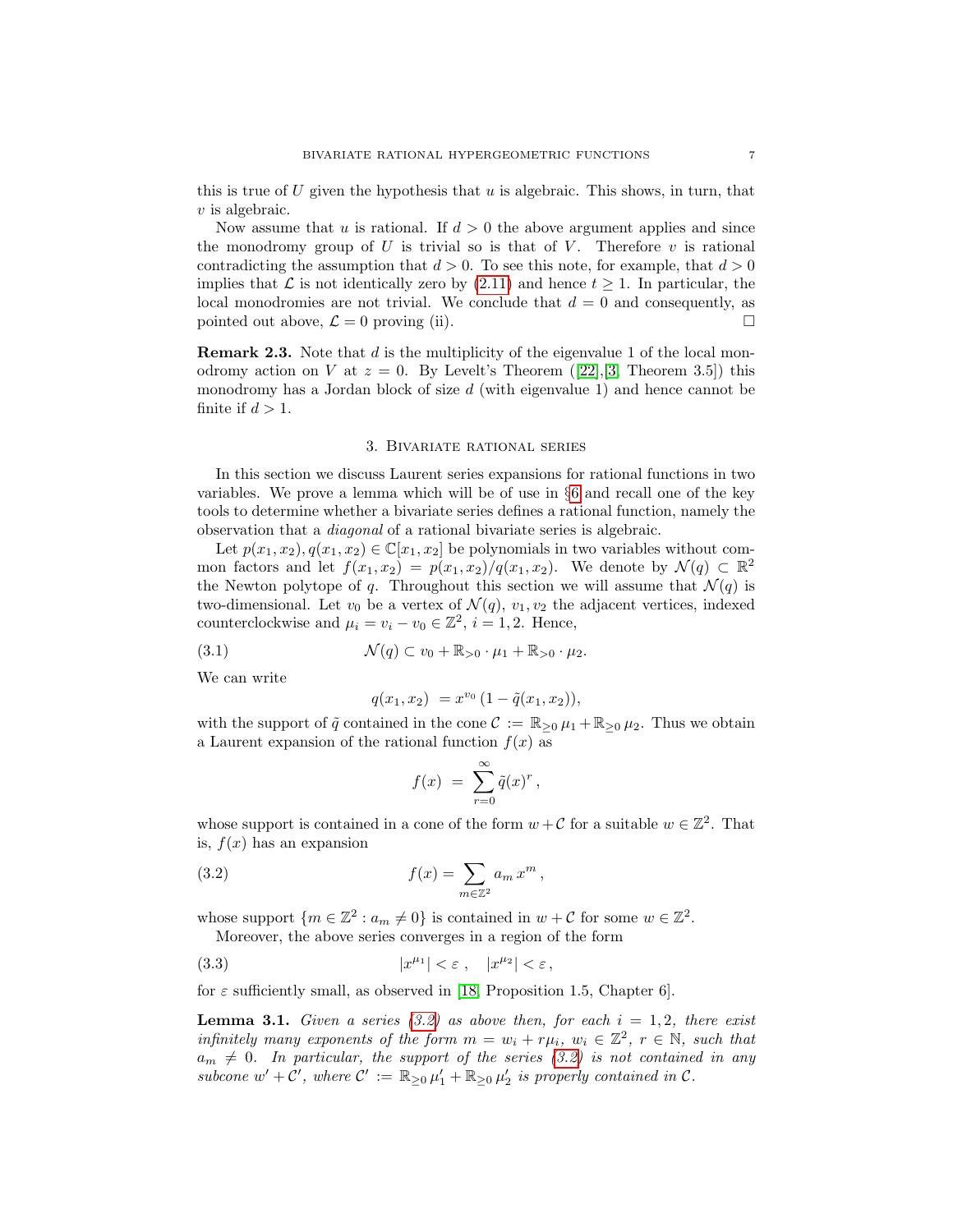*Proof.* We may assume without loss of generality that  $\mu_1 = (s_1, 0)$  and that  $\mu_2 =$  $(0, s_2), s_1, s_2 > 0$ . It then suffices to show that for some  $\alpha_0 \in \mathbb{Z}$ , the series [\(3.2\)](#page-6-0) contains infinitely many terms with non-zero coefficient and exponent of the form  $(\alpha_0, m_2), m_2 \in \mathbb{N}.$ 

We write  $p(x_1, x_2) = \sum_{j \geq 0} a_j(x_2) x_1^j$ ,  $q(x_1, x_2) = \sum_{j \geq 0} b_j(x_2) x_1^j$  and view them as relatively prime elements in the ring  $\mathbb{C}[x_2, x_2^{-1}][x_1]$ . The Laurent series expansion  $(3.2)$  for the rational function  $p(x)/q(x)$  may be written as

$$
\frac{p(x)}{q(x)} = \sum_{\ell \geq \ell_0} c_{\ell}(x_2) x_1^{\ell},
$$

where  $c_{\ell}(x_2)$  lie in the fraction field of  $\mathbb{C}[x_2, x_2^{-1}]$ , that is, the field of rational functions  $\mathbb{C}(x_2)$ . Now, it follows from [\[9,](#page-23-2) Lemma 3.3] that since  $b_0$  is not a monomial and, therefore, not a unit in the Laurent polynomial ring  $\mathbb{C}[x_2, x_2^{-1}]$ , at least one of the coefficients  $c_{\alpha_0}(x_2)$  is not a Laurent polynomial and, hence there exist infinitely many non-zero terms with exponents of the form  $(\alpha_0, m_2)$ .

<span id="page-7-0"></span>Given a bivariate power series

(3.4) 
$$
f(x_1, x_2) := \sum_{n,m \geq 0} a_{m,n} x_1^m x_2^n
$$

and  $\delta = (\delta_1, \delta_2) \in \mathbb{Z}_{>0}^2$ , with  $gcd(\delta_1, \delta_2) = 1$ , we define the  $\delta$ -diagonal of f as:

(3.5) 
$$
f_{\delta}(t) := \sum_{r \geq 0} A_r t^r, \quad A_r := a_{\delta_1 r, \delta_2 r}.
$$

The following observation goes back to at least Polya [\[24\]](#page-24-10). We include a proof for the sake of completeness.

<span id="page-7-2"></span>**Proposition 3.2.** If the series  $(3.4)$  defines a rational function, then for every  $\delta = (\delta_1, \delta_2) \in \mathbb{Z}_{>0}^2$ , with  $gcd(\delta_1, \delta_2) = 1$ , the  $\delta$ -diagonal  $f_{\delta}(t)$  is algebraic.

Proof. The key observation is that by the one-variable Residue Theorem, we can write for  $\eta$  and t small enough

$$
f_{\delta}(t) = \frac{1}{2\pi i} \int_{|s|=\eta} f\left(s^{\delta_2} t^{\gamma_1}, s^{-\delta_1} t^{\gamma_2}\right) \frac{ds}{s},
$$

where  $\gamma_1, \gamma_2$  are integers such that  $\gamma_1 \delta_1 + \gamma_2 \delta_2 = 1$ . Thus,  $f_\delta(t)$ , being the residue of a rational function, is algebraic.

Remark 3.3. We refer the reader to [\[28\]](#page-24-11) for generalizations of this result to rational series in more than two variables and to Furstenberg [\[15\]](#page-24-12) and Deligne [\[12\]](#page-24-13) for the situation in characteristic  $p > 0$  where diagonals of rational functions on any number of variables are algebraic.

#### 4. A-hypergeometric Laurent series

<span id="page-7-1"></span>The Laurent expansions of a rational A-hypergeometric series are constrained by the combinatorics of the configuration A. In this section we sketch the construction of such series. The reader is referred to [\[30\]](#page-24-14) for details.

Let A be a regular configuration. As always, we assume, without loss of generality, that the points of A are all distinct and that they span  $\mathbb{Z}^d$ . We also assume that A is not a pyramid.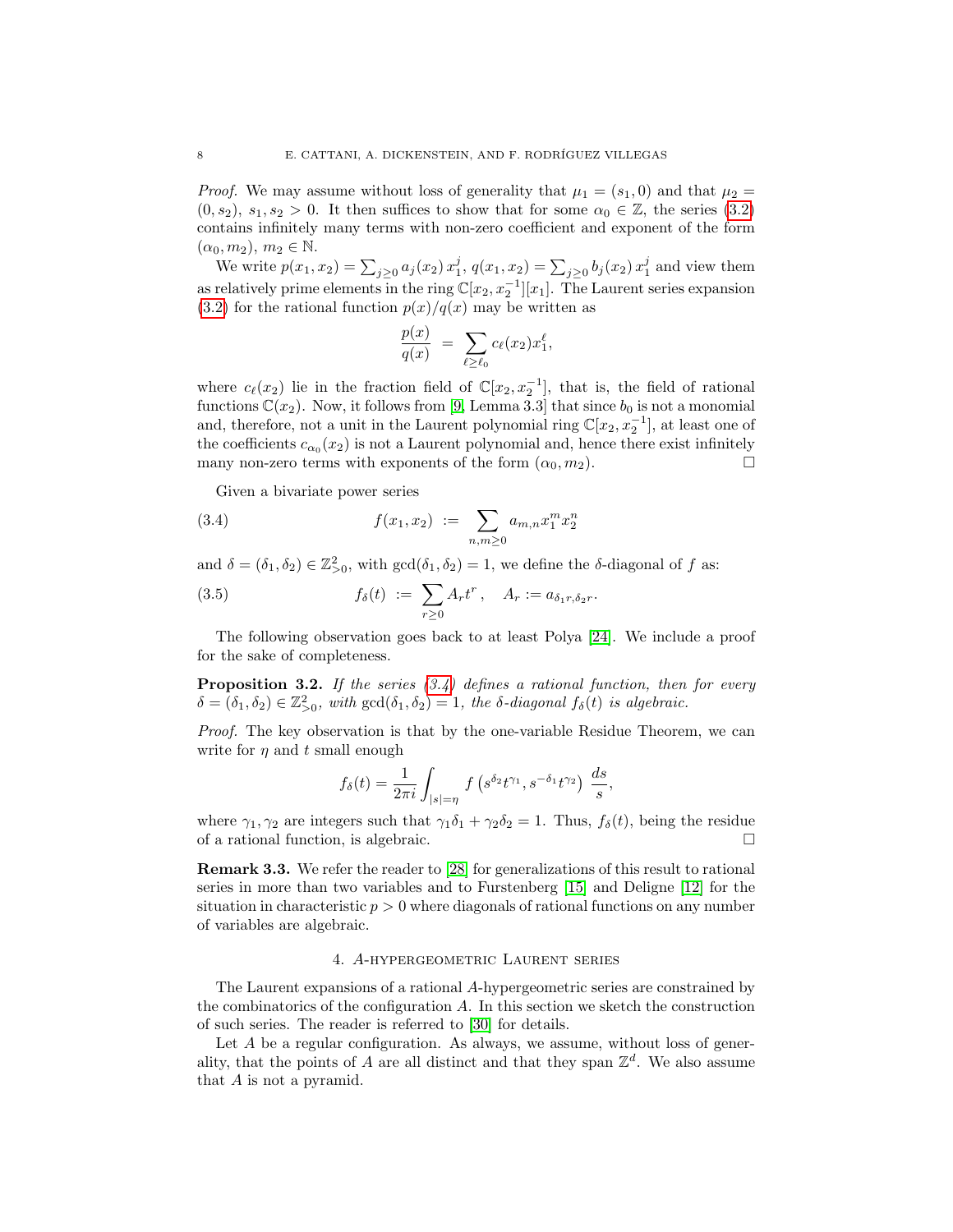We consider the C-vector space:

$$
S = \{ \sum_{v \in \mathbb{Z}^n} c_v z^v \; ; \; c_v \in \mathbb{C} \}
$$

of formal Laurent series in the variables  $z_1, \ldots, z_n$ . The matrix A defines a  $\mathbb{Z}^d$ valued grading in S by

(4.1) 
$$
\deg(z^v) := A \cdot v \quad ; \quad v \in \mathbb{Z}^n.
$$

The Weyl algebra  $D_n$  acts in the usual manner on S. We will say that  $\Phi \in S$  is A-hypergeometric of degree  $\beta$  if it is annihilated by  $H_A(\beta)$ , i.e.

$$
L(\Phi) = 0
$$
 for all  $L \in H_A(\beta)$ .

Denote by  $\theta = (\theta_1, \dots, \theta_n)$  the vector of differential operators  $\theta_i = z_i \frac{\partial}{\partial z_i}$ . Since for any  $v \in \mathbb{Z}^n$  we have  $(A \cdot \theta)(z^v) = (A \cdot v)z^v$ , it follows that if  $\Phi \in S$  is A-hypergeometric of degree  $\beta$  then it must be A-homogeneous of degree  $\beta$  and, in particular,  $\beta \in \mathbb{Z}^d$ .

By [\[23,](#page-24-15) Proposition 5], if a hypergeometric Laurent series has a non trivial domain of convergence, then its exponents must lie in a strictly convex cone. We make this more precise. Let

$$
M_{\beta} := \{ v \in \mathbb{Z}^n : A \cdot v = \beta \}.
$$

For any vector  $v \in \mathbb{Z}^n$  we define its negative support as:

(4.2) 
$$
n \sup p(v) := \{i \in \{1, ..., n\} : v_i < 0\},
$$

and given  $I \subset \{1,\ldots,n\}$ , we let  $\Sigma(I,\beta) = \{v \in M_\beta : \text{nsupp}(v) = I\}$ . We call  $\Sigma(I,\beta)$  a cell in  $M_{\beta}$ .

**Definition 4.1.** We say that  $\Sigma(I, \beta)$  is a minimal cell if  $\Sigma(I, \beta) \neq \emptyset$  and  $\Sigma(J, \beta) = \emptyset$ for  $J \subsetneq I$ .

<span id="page-8-1"></span>Given a minimal cell  $\Sigma(I) = \Sigma(I, \beta)$  we let

(4.3) 
$$
\Phi_{\Sigma(I)}(z) := \sum_{u \in \Sigma(I,\beta)} (-1)^{\sum_{i \in I} u_i} \frac{\prod_{i \in I} (-u_i - 1)!}{\prod_{j \notin I} (u_j)!} z^u.
$$

Given a non zero  $w \in \mathbb{R}^n$ ,  $\varepsilon > 0$  and  $\nu_1, \ldots, \nu_{n-d}$  a  $\mathbb{Z}$ -basis of the lattice  $M$  [\(1.1\)](#page-0-0) satisfying  $\langle w, \nu_i \rangle > 0$  for all  $i = 1, ..., n - d$  we let  $\mathcal{U}_w \subset \mathbb{C}^n$  be the open set:

(4.4) 
$$
|z^{\nu_1}| < \varepsilon , \quad \dots , \quad |z^{\nu_{n-d}}| < \varepsilon.
$$

The following is essentially a restatement of Proposition 3.14.13, Theorem 3.4.14, and Corollary 3.4.15 in [\[30\]](#page-24-14):

<span id="page-8-2"></span>**Theorem 4.2.** Let  $w \in \mathbb{R}^n$  be such that the collection  $\Sigma_w$  of minimal cells  $\Sigma(I, \beta)$ contained in some half-space

<span id="page-8-0"></span>
$$
\{v \in \mathbb{R}^n : \langle w, v \rangle > \lambda\}, \qquad \lambda \in \mathbb{R}.
$$

is non-empty. Then:

(i) For  $\varepsilon$  sufficiently small the open set  $\mathcal{U}_w$  of the form [\(4.4\)](#page-8-0) is a common domain of convergence of all  $\Phi_{\Sigma(I)}$  [\(4.3\)](#page-8-1) with  $\Sigma(I) = \Sigma(I, \beta) \in \Sigma_w$  and

(ii) these  $\Phi_{\Sigma(I)}$  are a basis of the vector space of A-hypergeometric Laurent series of degree  $\beta$  convergent in  $\mathcal{U}_w$ .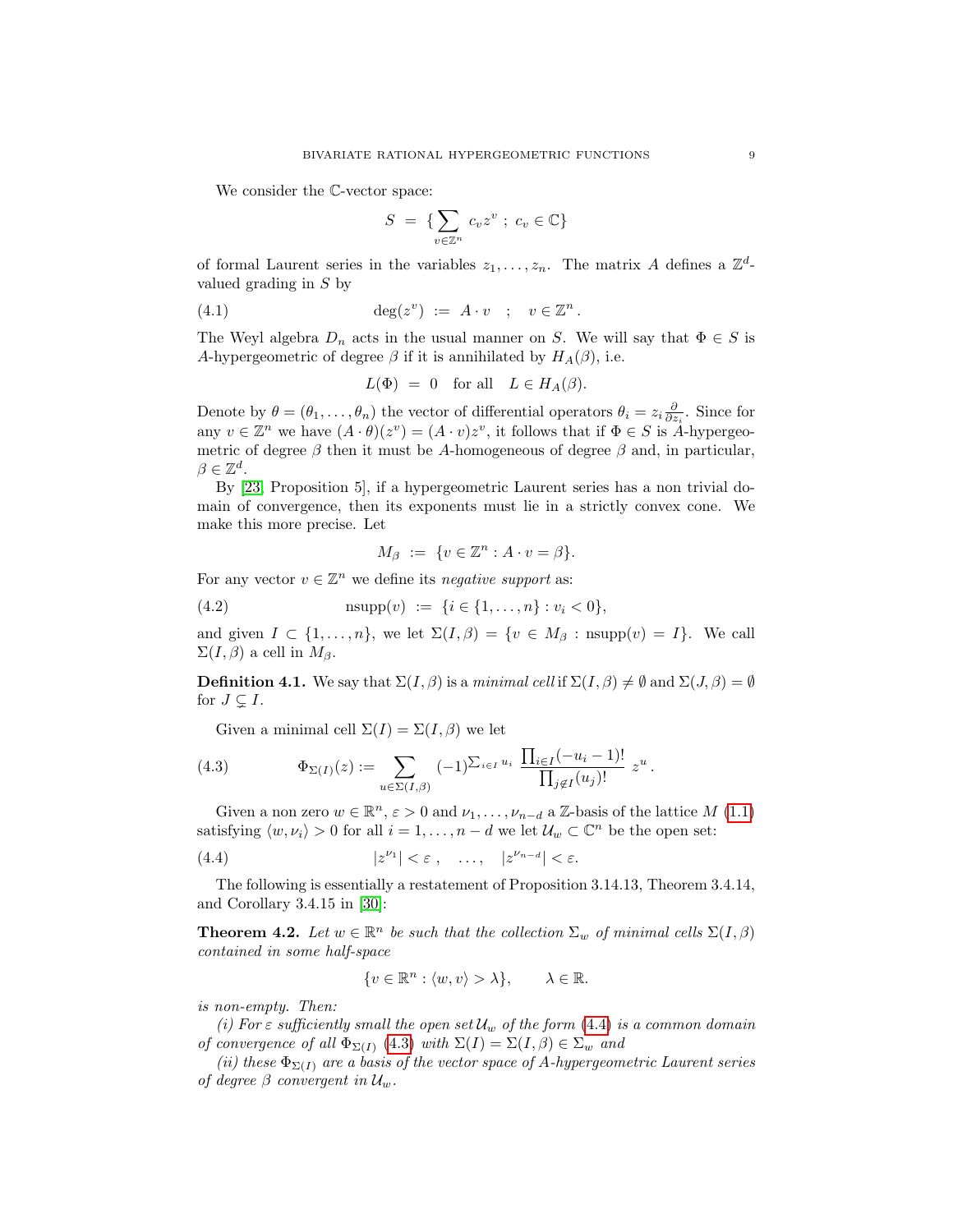Since an A-hypergeometric series of degree  $\beta$  satisfies d independent homogeneity relations it may be viewed as a function of  $n - d$  variables. To make this precise we introduce the Gale dual of the configuration A.

**Definition 4.3.** Let  $\nu_1, \ldots, \nu_{n-d} \in \mathbb{Z}^n$  be a  $\mathbb{Z}$ -basis of the lattice  $M$  [\(1.1\)](#page-0-0) and denote by B the  $n \times (n-d)$  matrix whose columns are the vectors  $\nu_i$ . We shall also denote by B the collection of row vectors of the matrix  $B, \{b_1, \ldots, b_n\} \subset \mathbb{Z}^{n-d}$ , and call it a Gale dual of A.

Remark 4.4. (i) Our definition of Gale dual depends on the choice of a basis of M; this amounts to an action of  $GL(n-d, \mathbb{Z})$  on the configuration B.

(ii) B is primitive, i.e., if  $\delta \in \mathbb{Z}^{n-d}$  has relatively prime entries then so does Bδ. This follows from the fact that if  $rv \in M$  for  $r \in \mathbb{Z}$  and  $v \in \mathbb{Z}^n$  then  $v \in M$ . Equivalently, the rows of B span  $\mathbb{Z}^{n-d}$ .

(iii) The regularity condition on  $A$  is equivalent to the requirement that

(4.5) 
$$
\sum_{j=1}^{n} b_j = 0.
$$

(iv) A is not a pyramid if and only if none of the vectors  $b_j$  vanishes.

Given  $v \in M_\beta$ , and the choice of a Gale dual B we may identify  $M_\beta \cong \mathbb{Z}^{n-d}$ by  $u \in M_\beta \mapsto m \in \mathbb{Z}^{n-d}$  with

<span id="page-9-0"></span>
$$
u = v + m_1\nu_1 + \cdots + m_{n-d}\nu_{n-d}.
$$

In particular,  $u_i < 0$  if and only if  $\ell_i(m) < 0$ , where

$$
(4.6) \qquad \qquad \ell_i(m) := \langle b_i, m \rangle + v_i.
$$

The linear forms in [\(4.6\)](#page-9-0) define a hyperplane arrangement oriented by the normals  $b_i$  and each minimal cell  $\Sigma(I,\beta)$  corresponds to the closure of a certain connected components  $\sigma(I)$  in the complement of this arrangement.

Let  $\Phi_{\Sigma(I)}(z)$  as in [\(4.3\)](#page-8-1). We can also write for  $v \in M_\beta$ 

(4.7) 
$$
\Phi_{\Sigma(I)}(z) = z^v \sum_{m \in \sigma(I) \cap \mathbb{Z}^2} \frac{\prod_{i \in I} (-1)^{\ell_i(m)} (-\ell_i(m) - 1)!}{\prod_{j \notin I} \ell_j(m)!} z^{Bm}.
$$

Setting

<span id="page-9-2"></span>(4.8) 
$$
x_j = z^{\nu_j}, \quad j = 1, ..., n - d,
$$

we can now rewrite, the series [\(4.3\)](#page-8-1) in the coordinates x as  $\Phi_{\Sigma(I)}(z) = z^v \varphi_{\sigma(I)}(x)$ , where

<span id="page-9-1"></span>(4.9) 
$$
\varphi_{\sigma(I)}(x) := \sum_{m \in \sigma(I) \cap \mathbb{Z}^2} \frac{\prod_{\ell_i(m) < 0} (-1)^{\ell_i(m)} (-\ell_i(m) - 1)!}{\prod_{\ell_j(m) > 0} \ell_j(m)!} x^m.
$$

Moreover, since changing  $v \in M_\beta$  only changes [\(4.3\)](#page-8-1) by a constant, we can assume that in order to write [\(4.9\)](#page-9-1) we have chosen  $v \in \Sigma(I, \beta)$  and this guarantees that  $-v_i - 1 > 0$  for  $i \in I$  and  $v_j \ge 0$  for  $j \notin I$ .

If  $F(z)$  is an A-hypergeometric function of degree  $\beta$ , then  $\partial_i(F) = \partial F/\partial z_i$  is A-hypergeometric of degree  $\beta - a_j$ . In terms of the hyperplane arrangement in  $\mathbb{R}^{n-d}$  this has the effect changing the hyperplane  $\{\langle b_j, \cdot \rangle + v_j\}$  to the hyperplane  $\{\langle b_i, \cdot \rangle + v_i - 1\}.$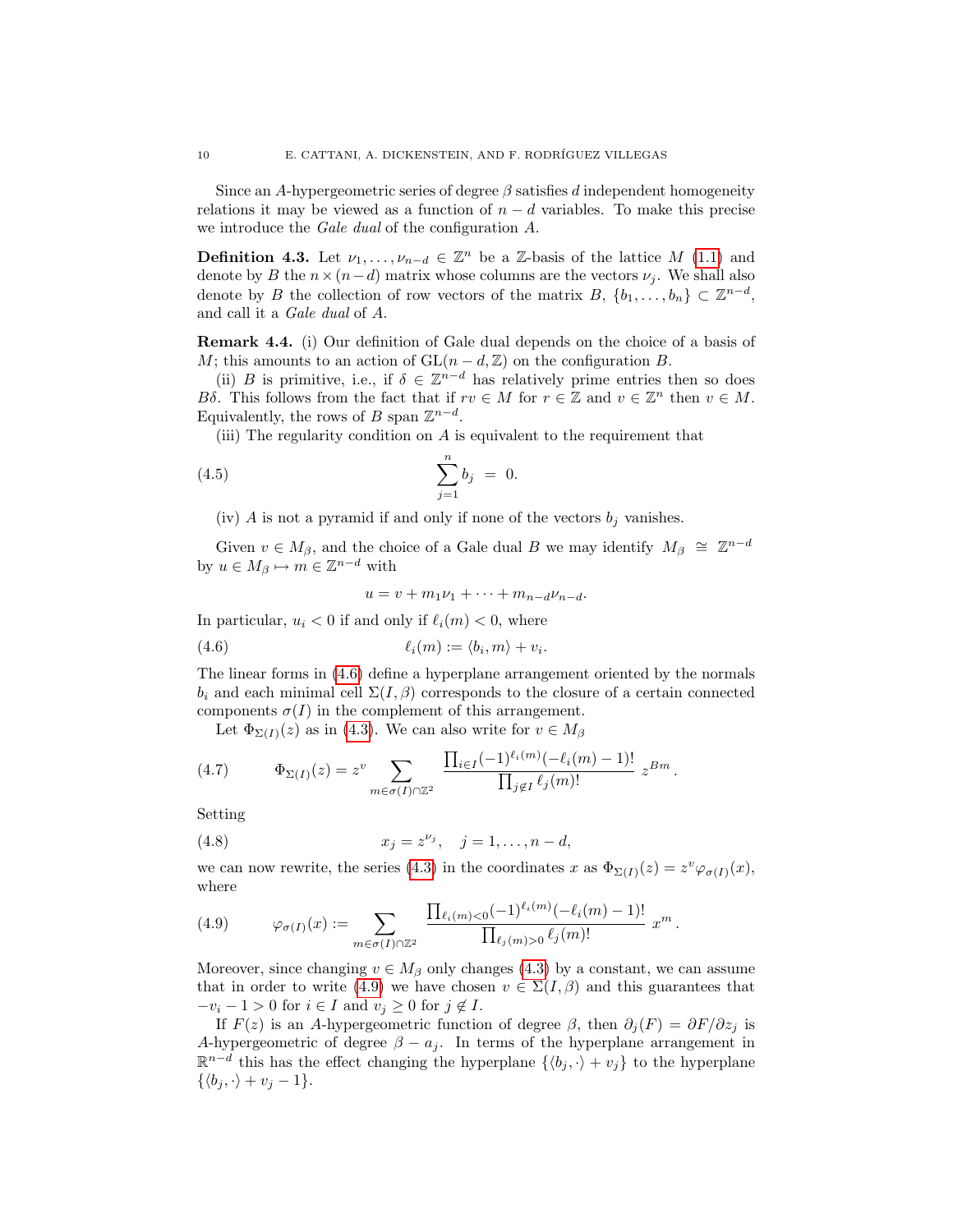<span id="page-10-0"></span>The cone of parameters

(4.10) 
$$
\mathcal{E} = \mathcal{E}_A := \left\{ \sum_{i=1}^{d+2} \lambda_i a_i : \lambda_i \in \mathbb{R}, \lambda_i < 0 \right\}
$$

is called the Euler-Jacobi cone of A. We note that if  $\beta \in \mathcal{E}$  then  $\beta - a_j \in \mathcal{E}$  for all  $j=1,\ldots,n$ .

<span id="page-10-4"></span>**Remark 4.5.** Given a parameter  $\beta$  and  $\ell_i(x)$  as in [\(4.6\)](#page-9-0) then  $\beta \in \mathcal{E}$  if and only if there exists a point  $\alpha \in \mathbb{Q}^{n-d}$  such that  $\ell_i(\alpha) < 0$  for all  $i = 1, \ldots, n$ . This implies in particular that if  $b_i, b_j \in B$  are such that  $b_i = -\lambda b_j, \lambda > 0$ , then:

$$
\{\ell_i(x)\geq 0\}\cap \{\ell_j(x)\geq 0\}=\emptyset.
$$

In particular, all minimal regions  $\sigma(I)$  have recession cones of dimension  $n - d$ .

We also recall the following result [\[30,](#page-24-14) Corollary 4.5.13] which we will use in the following sections:

**Theorem 4.6.** If F is an A-hypergeometric function of degree  $\beta \in \mathcal{E}$  then, for any  $j = 1, \ldots, n, \, \partial_j(F) = 0$  if and only if  $F = 0$ .

In particular, all non-zero A-hypergeometric functions whose degree lies in the Euler-Jacobi cone are stable.

<span id="page-10-1"></span>**Example 4.7.** Let  $A \in \mathbb{Z}^{3 \times 5}$  be the configuration

$$
(4.11) \t\t A = \begin{pmatrix} 1 & 1 & 0 & 0 & 0 \\ 0 & 0 & 1 & 1 & 1 \\ 0 & 1 & 0 & 2 & 1 \end{pmatrix}
$$

A is an essential Cayley configuration of two dimension one configurations:  $A_1 =$  $\{0,1\}, A_2 = \{0,2,1\}.$  For  $\beta \in \mathbb{C}^3$ , the ideal  $H_A(\beta)$  is generated by  $\partial_1 \partial_4 - \partial_2 \partial_5$ ,  $\partial_3\partial_4-\partial_5^2$ ,  $\partial_1\partial_5-\partial_2\partial_3$  together with the three Euler operators. One may verify by direct computation that the function

<span id="page-10-3"></span>(4.12) 
$$
F(z) = \frac{z_2}{z_1 z_2 z_5 - z_2^2 z_3 - z_1^2 z_4}
$$

is A-hypergeometric of degree  $\beta = (-1, -1, -1)^t$ . The denominator of F is the discriminant  $D_A$  which agrees with the classical univariate resultant of the polynomials:

(4.13) 
$$
f_1(t) := z_1 + z_2 t; \quad f_2(t) := z_3 + z_4 t^2 + z_5 t.
$$

<span id="page-10-5"></span>A Gale dual of A is given by the matrix:

$$
(4.14) \t\t B = \begin{pmatrix} -1 & 1 \\ 1 & -1 \\ 1 & 0 \\ 0 & 1 \\ -1 & -1 \end{pmatrix}
$$

Let  $v = (-1, 0, 0, 0, -1)^t$ . Then  $A \cdot v = \beta$  and with respect to the inhomogeneous variables:

<span id="page-10-2"></span>
$$
x_1 = \frac{z_2 z_3}{z_1 z_5}; \quad x_2 = \frac{z_1 z_4}{z_2 z_5}
$$

we have

$$
z^{-v} F(z) = z_1 z_5 F(z) = \frac{1}{1 - x_1 - x_2}.
$$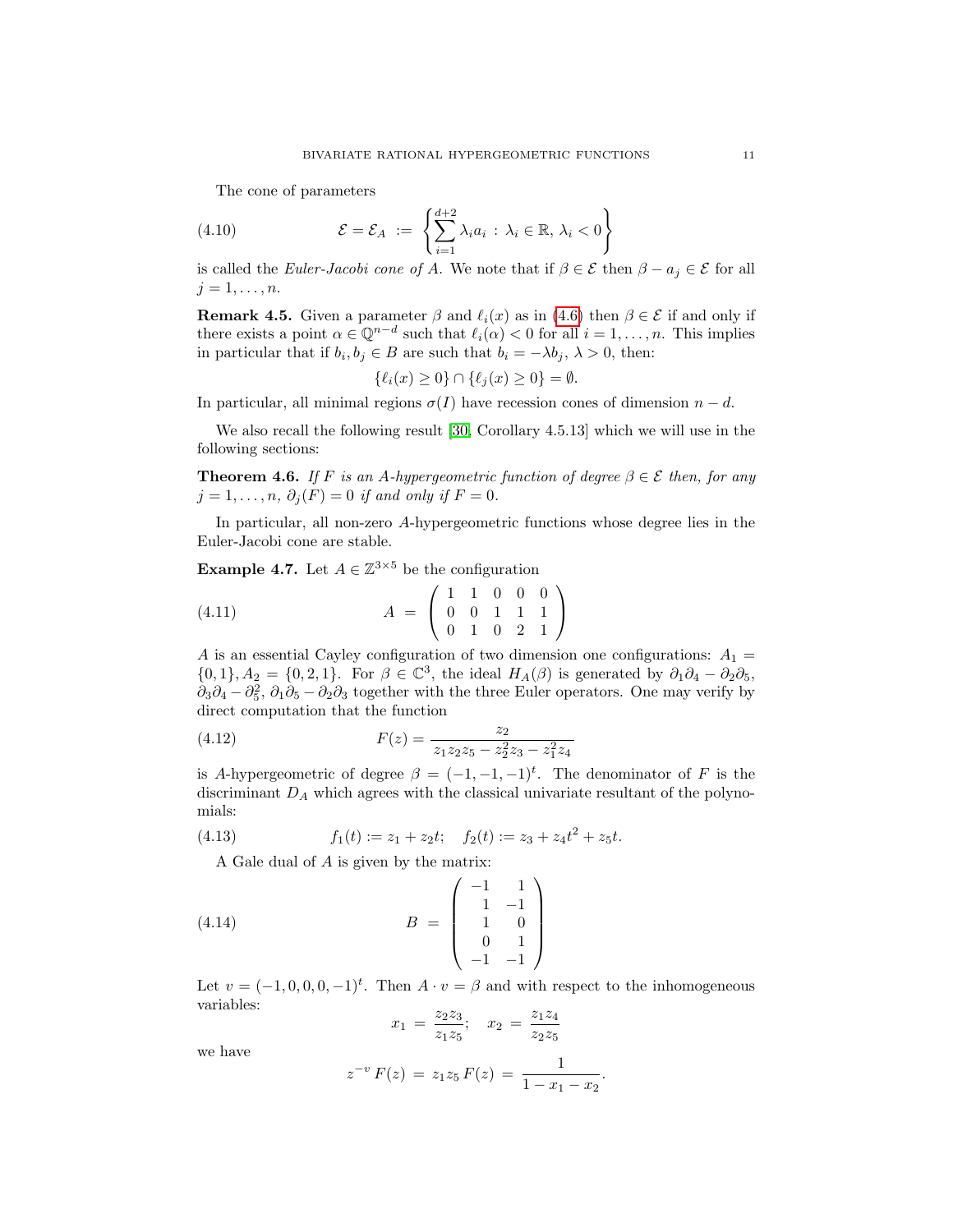

Figure 1. The hyperplane arrangement corresponding to Example [4.7](#page-10-1)

The hyperplane arrangement associated with  $(B, v)$  is defined by the five halfspaces  $\ell_i(x) \geq 0$ , where  $\ell_1(x) = x_2-x_1-1$ ,  $\ell_2(x) = x_1-x_2$ ,  $\ell_3(x) = x_1$ ,  $\ell_4(x) = x_2$ ,  $\ell_5(x) = -x_1 - x_2 - 1$ . There are 4 minimal cells in  $M_\beta$ , depicted in Figure [4.7.](#page-10-2) They are all two-dimensional and correspond to the negative supports:  $I_1 = \{1, 5\}$ ,  $I_2 = \{2, 5\}, I_3 = \{2, 3\}, I_4 = \{1, 4\}.$ 

The expansion of  $F(z)$  (cf. [\(4.12\)](#page-10-3)) from the vertex corresponding to  $z_1z_2z_5$  in the Newton polytope of the denominator of  $F$  gives:

$$
z_1 z_5 F(z) = \sum_{m \in \mathbb{N}^2} \frac{(m_1 + m_2)!}{m_1! m_2!} x_1^{m_1} x_2^{m_2}
$$
  
= 
$$
\sum_{m_1 \ge m_2} \frac{(m_1 + m_2)!}{m_1! m_2!} x_1^{m_1} x_2^{m_2} + \sum_{m_2 > m_1} \frac{(m_1 + m_2)!}{m_1! m_2!} x_1^{m_1} x_2^{m_2}
$$
  
= 
$$
\varphi_{\sigma(I_1)}(x) - \varphi_{\sigma(I_2)}(x)
$$

Similarly, the series  $\varphi_{\sigma(I_3)}(x)$  and  $\varphi_{\sigma(I_4)}(x)$  correspond to the expansions from the other two vertices of the Newton polytope of the denominator of F.

#### 5. Classification of codimension two gkz-rational configurations

In this section we prove Theorem [1.2](#page-2-0) classifying all codimension-two configurations A admitting stable rational A-hypergeometric functions. In particular we obtain a description of all gkz-rational configurations A of codimension two.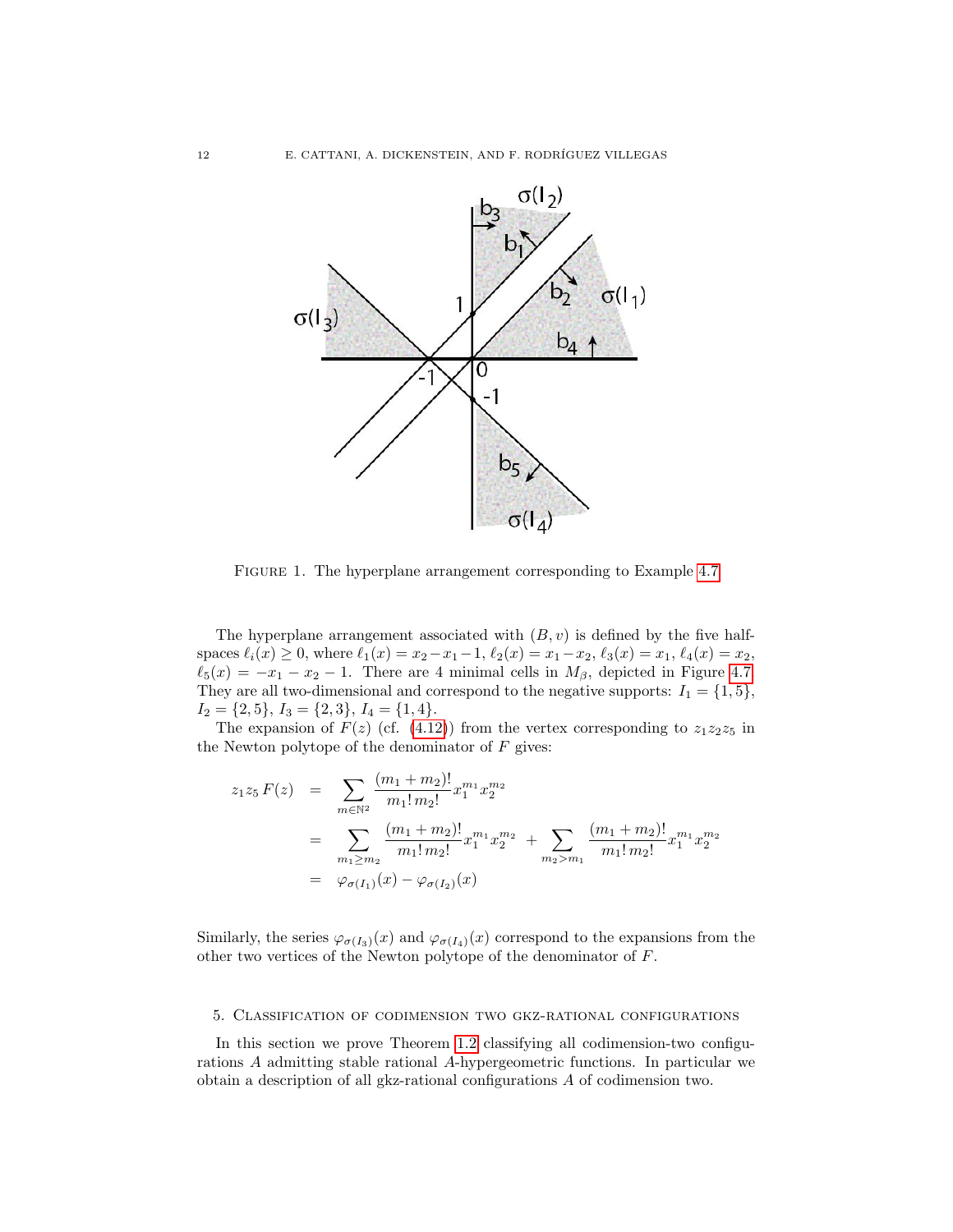Proof of Theorem [1.2.](#page-2-0) As it has already been pointed out, it is shown in [\[9\]](#page-23-2) that an essential Cayley configuration is gkz-rational and, therefore, admits stable rational A-hypergeometric functions. Moreover, it follows from [\[10\]](#page-23-1) that codimensiontwo Lawrence configurations, while not being gkz-rational, nevertheless admit stable rational A-hypergeometric functions. Thus we need to consider the converse statement; that is, which codimension-two configurations admit stable, rational, A-hypergeometric functions.

Suppose then that  $F(z) = P(z)/Q(z)$  is a stable, rational A-hypergeometric function. P and Q are A-homogeneous polynomial and consequently, the Newton polytope  $\mathcal{N}(Q)$  of Q lies in a translate of ker<sub>R</sub> A. We choose a vertex  $v_Q$  of  $\mathcal{N}(Q)$ and a Z-basis  $\nu_1, \nu_2$  of  $M = \ker_{\mathbb{Z}} A$  such that

$$
\mathcal{N}(Q) \subset v_Q + \mathbb{R}_{\geq 0} \cdot \nu_1 + \mathbb{R}_{\geq 0} \cdot \nu_2.
$$

Define  $x_i$  as in [\(4.8\)](#page-9-2),  $i = 1, 2$ , and let  $v_P$  be an exponent occurring in P. Then F has A-homogeneity  $A \cdot (v_P - v_Q)$  and it has a power series expansion supported in a translate of the cone

$$
\mathcal{C} := \mathbb{R}_{\geq 0} \cdot \nu_1 + \mathbb{R}_{\geq 0} \cdot \nu_2.
$$

The basis  $\nu_1, \nu_2$  gives rise to a Gale dual B of A as in Section [4](#page-7-1) and we may choose  $v = v_P - v_Q$  to identify  $M_\beta \cong M$ . We can dehomogenize F to get a bivariate rational function  $f(x_1, x_2) = p(x_1, x_2)/q(x_1, x_2)$  which verifies

$$
F(z) = z^{v_P - v_Q} f(x_1, x_2).
$$

It follows from Theorem [4.2](#page-8-2) that, without loss of generality,

$$
f(x) = \varphi_{\sigma(I_1)} + c_2 \varphi_{\sigma(I_2)} \cdots,
$$

where  $\sigma(I_1), \sigma(I_2), \ldots$  are minimal cells of the oriented line arrangement defined by  $(B, v)$  contained in the first quadrant.

Since  $F$  is stable, no derivative of  $F$  vanishes and, after appropriate differentiation, we may assume that the degree  $\beta$  lies in the Euler-Jacobi cone  $\mathcal E$  and, consequently, that there are no bounded minimal cells of degree  $\beta$ . We can also suppose that  $\sigma(I_1)$  is a two-dimensional pointed cone with integral vertex, which we may assume to be the origin.

For each  $\delta = (\delta_1, \delta_2) \in \sigma(I_1)$  with  $gcd(\delta_1, \delta_2) = 1$ , the  $\delta$ -diagonal  $f_{\delta}(t)$  of f is algebraic. On the other hand,  $f_{\delta}(t) = (\varphi_{\sigma(I_1)})_{\delta}(t)$  and therefore, it follows from [\(4.9\)](#page-9-1) that:

(5.1) 
$$
f_{\delta}(t) = \pm \sum_{r \geq 0} \frac{\prod_{i \in I} (-\langle b_i, \delta \rangle r - v_i - 1)!}{\prod_{j \notin I} (\langle b_j, \delta \rangle r)!} ((-1)^c t)^r,
$$

where  $c = \langle \sum_{i \in I} b_i, \delta \rangle$ . Now, according to Theorem [2.2,](#page-4-0) for all  $\delta \in \sigma(I_1)$ , the series

<span id="page-12-0"></span>(5.2) 
$$
g_{\delta}(t) = \sum_{r \geq 0} \frac{\prod_{i \in I} (-\langle b_i, \delta \rangle r)!}{\prod_{j \notin I} (\langle b_j, \delta \rangle r)!} t^r
$$

is an algebraic function. We note that, after cancellation, the coefficients of the series [\(5.2\)](#page-12-0) no longer involve terms coming from pairs  $b_i$ ,  $b_j$  such that  $b_i = -b_j$ . We denote by  $\tilde{B} \subset \mathbb{R}^2$  the configuration obtained by removing all such pairs as well as any zero vector and call it the reduced configuration of B.

If  $\hat{B} = \emptyset$  then A is clearly a Lawrence configuration. Next we show that if A admits a stable, rational hypergeometric function then  $B$  cannot be a one-dimensional vector configuration.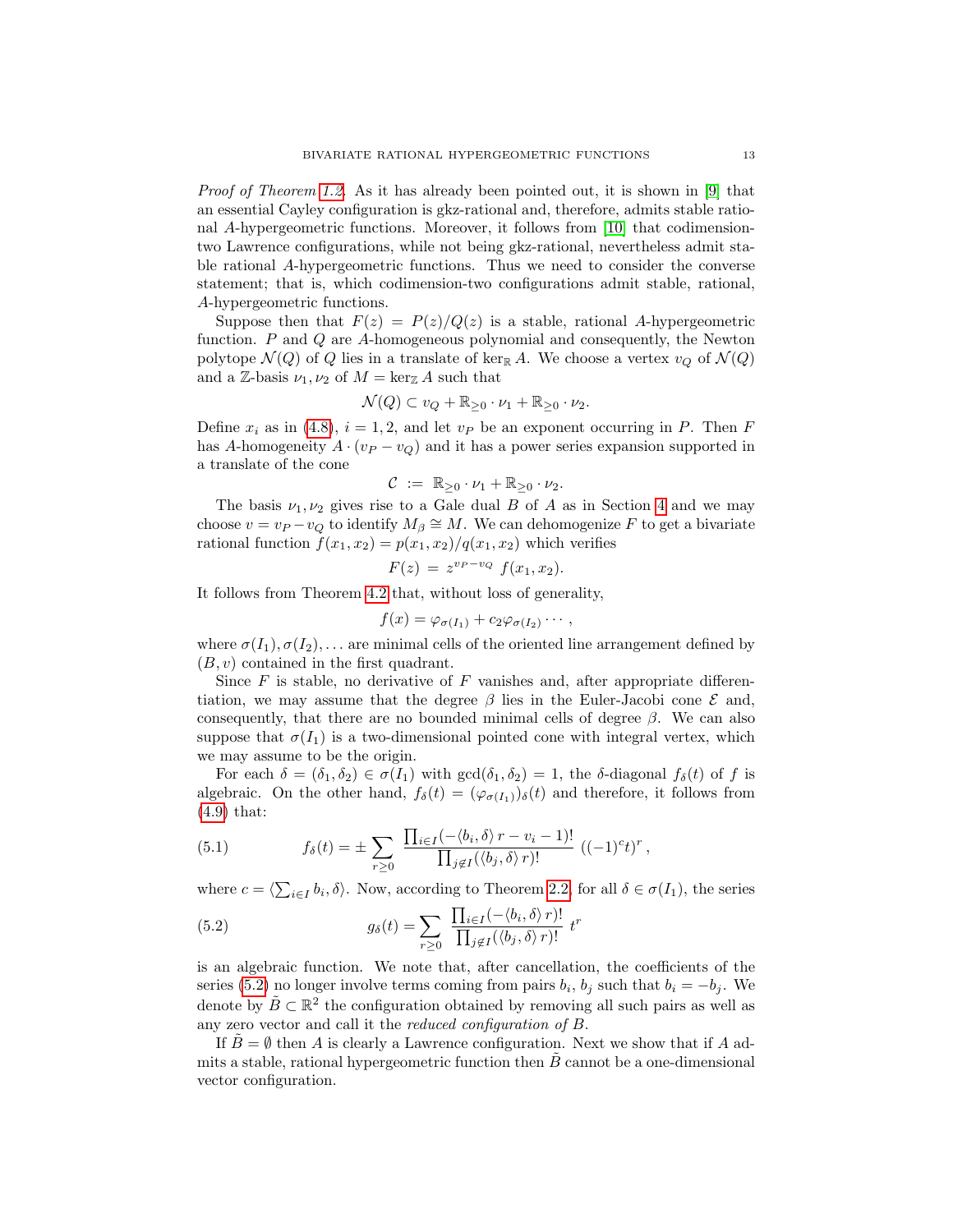Indeed, suppose  $\tilde{B}$  is one dimensional, say,  $\tilde{B} \subseteq \langle \gamma \rangle \subseteq \mathbb{Z}^2$ . Since f is stable, the Newton polytope  $\mathcal{N}(q)$  is a two-dimensional polytope. Let  $\nu$  be one of its vertices and let  $\mu_1$ ,  $\mu_2$  be the adjacent edges. We may assume without loss of generality that, say,  $\mu_1$  is not orthogonal to  $\gamma$ . Consequently, it follows from Lemma [3.1](#page-6-1) that the expansion of f from the vertex  $\nu$  contains infinitely many non-zero terms whose exponents lie in a ray with direction vector  $\mu_1$ . The restriction u of  $f(x)$  to such a ray is the specialization of a suitable derivative of f and hence a one-variable rational function. On the other hand,  $u$  is as in the hypothesis of Theorem [2.2](#page-4-0) with the  $p_i$ 's and  $q_i$ 's of the form  $\langle b, \mu_1 \rangle$  for some  $b \in \tilde{B}$ . By (ii) of the Theorem these must cancel out in pairs but then since  $\tilde{B}$  is one-dimensional,  $\tilde{B} = \emptyset$  which is a contradiction.

Let

$$
B_1:=\left(\begin{array}{cc}1 & 1 \\ -1 & 0 \\ 0 & -1\end{array}\right) \qquad B_2:=\left(\begin{array}{cc}2 & 0 \\ 0 & 2 \\ -1 & 0 \\ 0 & -1 \\ -1 & -1\end{array}\right) \qquad B_3:=\left(\begin{array}{cc}2 & 2 \\ 0 & 1 \\ -1 & -1 \\ 0 & -2\end{array}\right)\,.
$$

By construction of  $\tilde{B}$  there exists infinitely many  $\delta \in \mathbb{N}^2$  with relatively prime entries such that  $\hat{B}\delta$  has no zero coordinate and no two distinct coordinates adding up to zero. For such a  $\delta$  there is no cancellation of the factorials in the coefficients when we take the  $\delta$ -diagonal of f. Therefore, since  $\hat{B}$  has rank two, by the classification of algebraic hypergeometric series in one variable (see §[2\)](#page-3-3), there exists two pairs of linearly independent vectors  $\delta, \delta' \in \mathbb{N}^2$  and  $\nu, \nu' \in \mathbb{N}^2$  such that  $\tilde{B}\delta = B_i \nu$ and  $\tilde{B}\delta' = B_i \nu'$  for some  $i = 1, 2, 3$ . In other words, there exists  $U \in GL_2(\mathbb{Q})$  such that

$$
\tilde{B}=B_iU,
$$

for some *i*. In fact, since  $B_i$  is primitive,  $U \in \mathbb{Z}^{2 \times 2}$ .

Now with the notation of the previous paragraph f restricted to the rays  $\mu_1$ and  $\mu_2$  is rational. By inspection we see that if  $i = 2, 3$  there are no two vectors in  $\mathbb{Z}^2$  which give restrictions compatible with Theorem [2.2](#page-4-0) (ii). (i.e., such that the coordinates of  $\tilde{B}\mu_i$  are of the form  $(0, a, -a, b, -b)^t$  for some  $a, b \in \mathbb{N}$  up to permutation.) Therefore  $i = 1$  and it is now easy to check that necessarily A is affinely equivalent to an essential Cayley configuration. This concludes the proof of Theorem [1.2.](#page-2-0)  $\Box$ 

**Remark 5.1.** The simplest series with associated matrix  $B_2$ 

$$
u_2(x,y) := \sum_{m,n \ge 0} \frac{(2m)!(2n)!}{m!n!(m+n)!} x^m y^n
$$

was considered by Catalan. It is an algebraic function, in fact,

$$
u_2(x,y) = \frac{1}{x+y-4xy} \left( \frac{x}{\sqrt{1-4x}} + \frac{y}{\sqrt{1-4y}} \right)
$$

(see [\[19\]](#page-24-16) for an appearance of this series in combinatorics).

Similarly, the series

$$
u_3(x,y) := \sum_{m,n \geq 0} \frac{(2m+2n)!n!}{m!(2n)!(m+n)!} x^m y^n
$$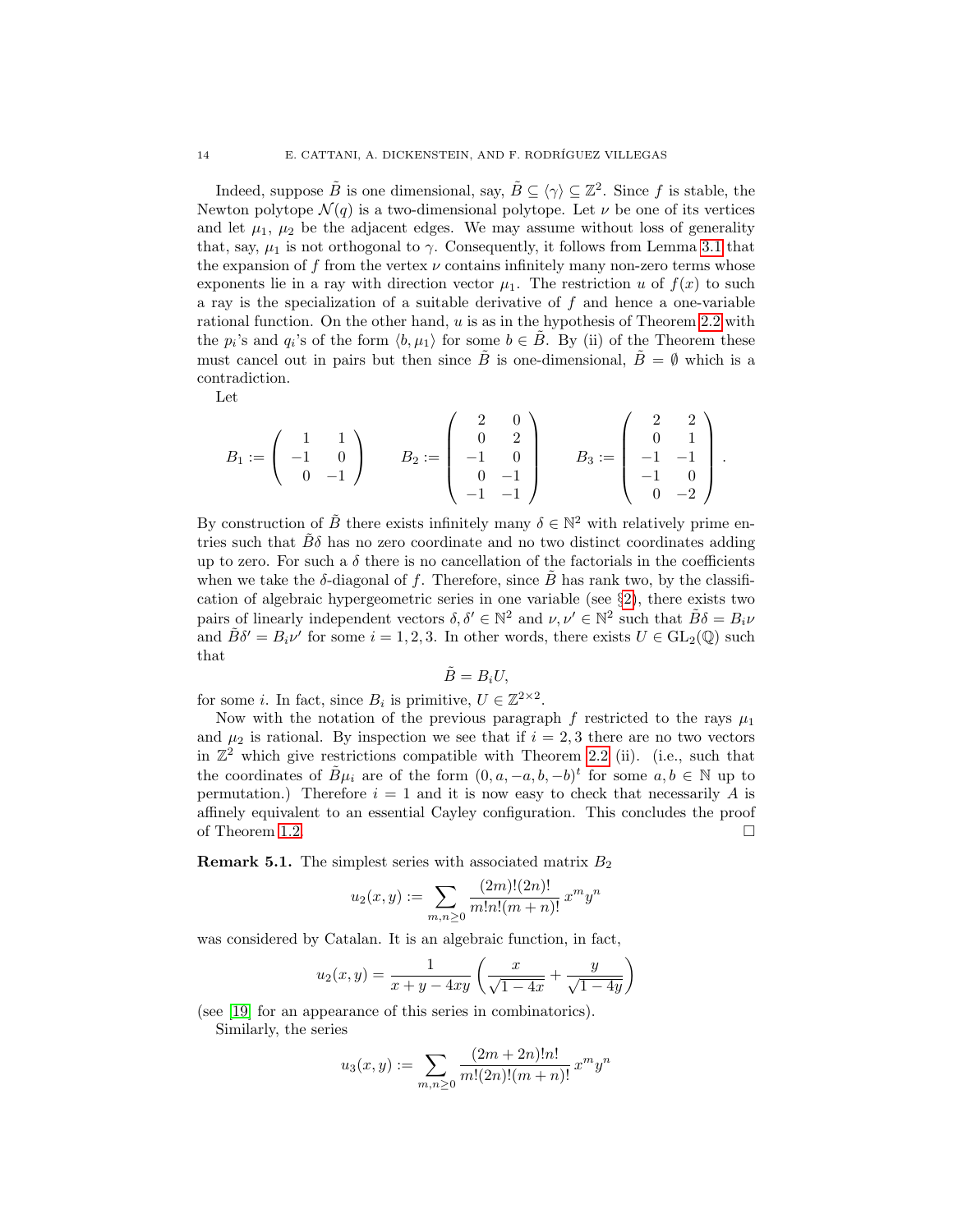with associated matrix  $B_3$  is algebraic, in fact,

$$
u_3(x,y) = \frac{1}{x+4y-xy} \left( \frac{x}{\sqrt{1-4x}} + \frac{y}{1-y} \right).
$$

(The quickest way to prove these identities is to use a recursion for the coefficients. For  $u_2$  for example

$$
4A(m + 1, n + 1) = A(m + 1, n) + A(m, n + 1),
$$

where  $A(m, n) := (2m)! (2n)! / ((m+n)!m!n!)$ , and  $u_2(t, 0) = u_2(0, t) = 1/\sqrt{1-4t}$ . Note that in addition both  $u_2$  and  $u_3$  satisfy that all of their  $\delta$ -diagonals are

algebraic. This is not the typical case for two variable algebraic functions.

For  $B_1$  the natural series is

$$
u_1(x,y) := \sum_{m,n \ge 0} \frac{(m+n)!}{m!n!} x^m y^n
$$

which is of course rational  $u_1(x, y) = 1/(1 - x - y)$ .

Example 5.2. In [\[9,](#page-23-2) Section 4] it was necessary to show that a bivariate series of the form:

$$
f(x_1,x_2)=\sum_{m\in\mathbb{N}^2}\frac{(p(m_1+m_2)+k_1)!(q(m_1+m_2)+k_2)!}{(m_1p)!(m_1q)!(m_2p)!(m_2q)!}x_1^mx_2^n,
$$

where p, q are relatively prime positive integers and  $k_1, k_2 \in \mathbb{N}$ , does not define a rational function. This is, of course, an immediate consequence of Theorem [1.2.](#page-2-0) Indeed, the (1, 1) univariate diagonal series

$$
\sum_{m\geq 0} \frac{(2pm+k_1)!(2qm+k_2)!}{(pm)!^2(qm)!^2} z^m
$$

should be algebraic but, then by Theorem [2.2,](#page-4-0) so should the central series

$$
\sum_{m,n\geq 0} \frac{(2pm)!(2qm)!}{(mp)!^2(mq)!^2} z^m.
$$

However, this is impossible by [\[25,](#page-24-4) Theorem 1] since the height of the series is 2.

#### 6. Toric residues and hypergeometric functions

<span id="page-14-0"></span>The purpose of this section is to describe all stable A-hypergeometric functions in the case of codimension-two configurations. By Theorem [1.2](#page-2-0) we may assume that A is either a Lawrence configuration or an essential Cayley configuration. The first case has been studied, for arbitrary codimension, in [\[10\]](#page-23-1). In particular, if A is a codimension-two Lawrence configuration then A is a Cayley configuration of  $r + 2$  two-point configurations in  $\mathbb{Z}^r$  and it follows from [\[10,](#page-23-1) Theorem 1.1] that the dimension of the space of stable A-hypergeometric functions is  $r + 1$  and that they may be represented by appropriate multidimensional residues. We refer the reader to [\[10\]](#page-23-1) for details.

Thus, we will restrict ourselves to the case of essential Cayley configurations. We begin by recalling the construction of rational hypergeometric functions associated with any essential Cayley configuration by means of multivariate toric residues (we refer to [\[6,](#page-23-7) [7,](#page-23-8) [9,](#page-23-2) [10,](#page-23-1) [11\]](#page-24-17) for details and proofs) and will then show in Theorem [6.1](#page-16-0)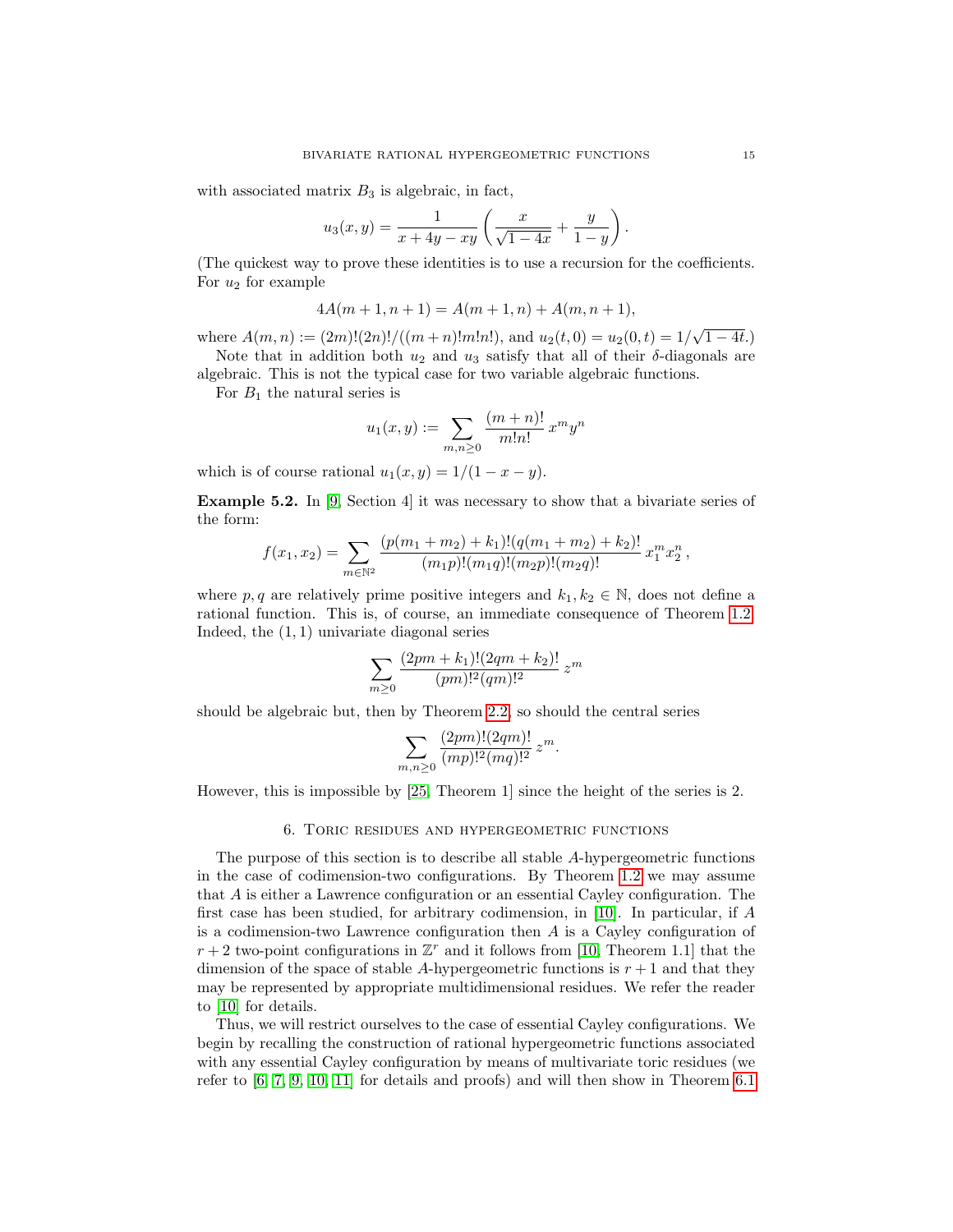that, in the codimension-two case, a suitable derivative of any stable rational hypergeometric function must be a toric residue. In particular, if  $\beta \in \mathcal{E}$ , the dimension of the space of rational A-hypergeometric functions is equal to 1.

Let

$$
A = \{e_1\} \times A_1 \cup \cdots \cup \{e_{r+1}\} \times A_{r+1} \subset \mathbb{Z}^{r+1} \times \mathbb{Z}^r
$$

be an essential Cayley configuration. For each  $A_i \subset \mathbb{Z}^r$  consider the generic Laurent polynomial  $f_i$  supported in  $A_i$ , that is:

$$
f_i(t) = \sum_{\alpha \in A_i} u_{i\alpha} t^{\alpha} \; ; \quad t = (t_1, \ldots, t_r).
$$

We set  $D_i = \{t \in (\mathbb{C}^*)^r : f_i(t) = 0\}$ . Generically on the coefficients  $u_{i\alpha}$ , given any  $i = 1, \ldots, r + 1$ , the *r*-fold intersection

$$
V_i := D_1 \cap \dots \cap \widehat{D_i} \cap \dots \cap D_{r+1}
$$

is finite and, given any Laurent monomial  $t^a$ ,  $a \in \mathbb{Z}^r$ , we can consider the global residue:

<span id="page-15-0"></span>(6.1) 
$$
R_i(a) := \sum_{\xi \in V_i} \text{Res}_{\xi} \left( \frac{t^a/f_i}{f_1 \cdots \hat{f}_i \cdots f_{r+1}} \frac{dt_1}{t_1} \wedge \cdots \wedge \frac{dt_r}{t_r} \right)
$$

(6.2) 
$$
= \frac{1}{(2\pi i)^r} \int_{\Gamma} \frac{t^a}{f_1 \cdots f_{r+1}} \frac{dt_1}{t_1} \wedge \cdots \wedge \frac{dt_r}{t_r},
$$

where  $\text{Res}_{\xi}$  denotes the local Grothendieck residue (see [\[21,](#page-24-18) [32\]](#page-24-19)) and  $\Gamma$  is an appropriate real r-cycle on the torus  $(\mathbb{C}^*)^r$ .

It is shown in  $[6,$  Theorem 4.12 that if a lies in the interior of the Minkowski sum of the convex hulls of  $A_1, \ldots, A_{r+1}$  then the expression  $(-1)^i R_i(a)$  is independent of *i*. Its common value is the *toric residue*  $R(a)$  studied in [\[11,](#page-24-17) [6\]](#page-23-7).

It is often useful to consider the expression obtained by replacing in [\(6.1\)](#page-15-0) the polynomial  $f_j$  by  $f_j^{c_j}$ , where  $c_j$  is a positive integer. This change defines a function  $R_i(c, a), c \in \mathbb{Z}_{\geq 0}^{r+1}$ , and if a lies in the interior of the Minkowski sum of the convex hulls of  $c_1 A_1, \ldots, c_{r+1} A_{r+1}$  then the expression  $(-1)^i R_i(c, a)$  is independent of i.

The toric residue  $R(c, a)$  is a rational function on the coefficients  $u_{i\alpha}$  and is A-hypergeometric of degree  $\beta = (-c, -a) \in \mathbb{Z}^{r+1} \times \mathbb{Z}^r$ . This may be seen, for example, by differentiating under the integral sign in the expression [\(6.2\)](#page-15-0). We refer to [\[7,](#page-23-8) Theorem 7] for details.

It follows from the arguments in [\[9,](#page-23-2)  $\S5$ ], that the function  $R(c, a)$  does not vanish and, since for a given  $c \in \mathbb{Z}_{>0}^{r+1}$ , a point  $a \in \mathbb{Z}^r$  is in the interior of the Minkowski sum of  $c_1 A_1, \ldots, c_{r+1} A_{r+1}$  if and only if  $(-c, -a)$  lies in the Euler-Jacobi cone  $\mathcal E$  $(4.10)$ , it follows that  $R(c, a)$  is a stable rational A-hypergeometric function in this case.

We note that

(6.3) 
$$
\frac{\partial R(c, a)}{\partial u_{i\alpha}} = -c_i R(c + e_i, a + \alpha),
$$

where  $e_i$  denotes the *i*-th vector in the standard basis of  $\mathbb{Z}^{r+1}$ .

The family of Laurent polynomials  $f_1, \ldots, f_{r+1}$  associated with a codimensiontwo Cayley essential configuration must consist of r binomials and one trinomial.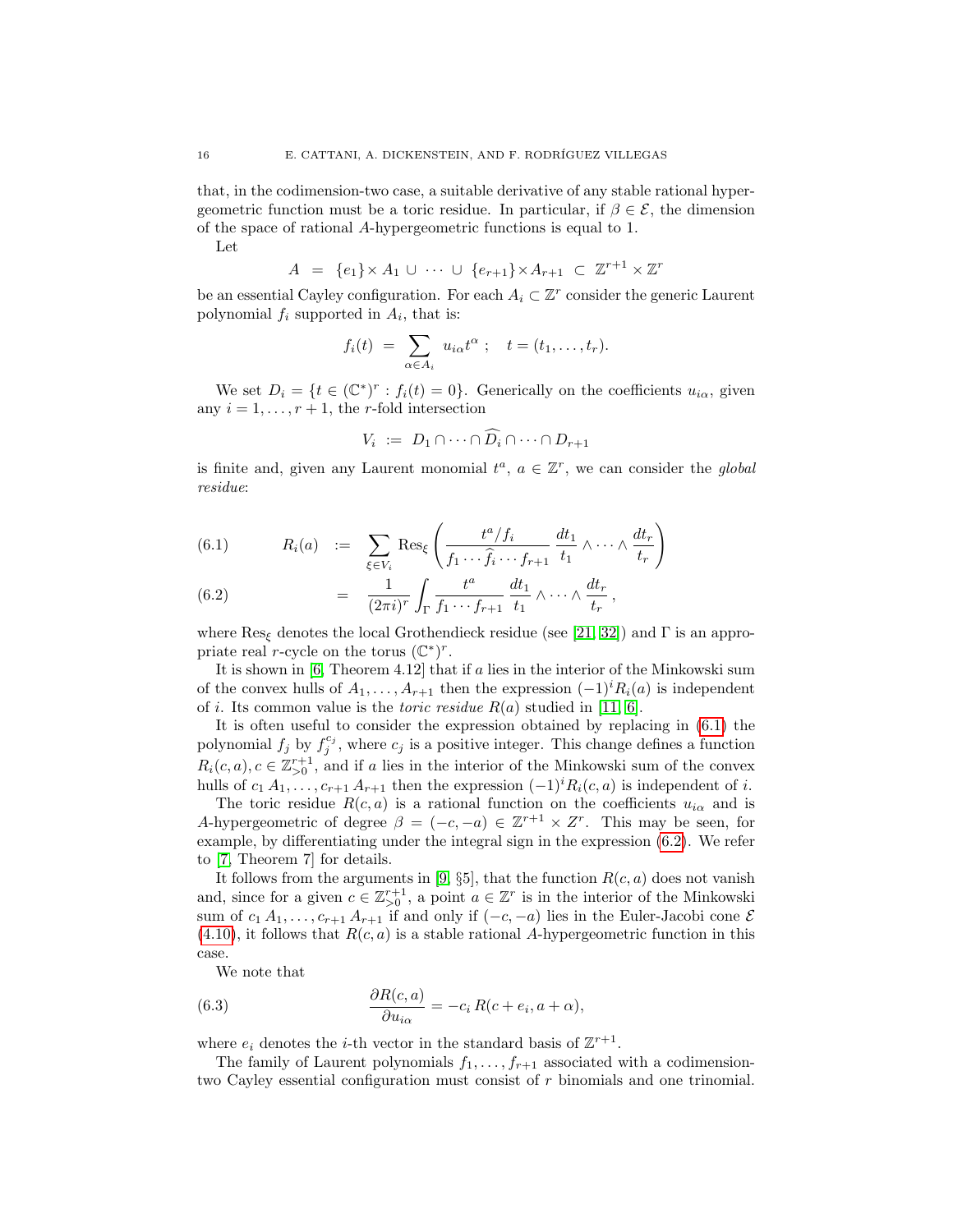Thus, after relabeling the coefficients and an affine transformation of the exponents we may assume that

$$
f_i = z_{2i-1} + z_{2i} \cdot t_1^{\gamma_i} ; \t i = 1, ..., r
$$
  

$$
f_{r+1} = z_{2r+1} + z_{2r+2} \cdot t^{\alpha_1} + z_{2r+3} \cdot t^{\alpha_2},
$$

with  $\gamma_1, \ldots, \gamma_r, \alpha_1, \alpha_2 \in \mathbb{Z}^r \backslash \{0\}.$ 

<span id="page-16-0"></span>**Theorem 6.1.** Let  $A \subset \mathbb{Z}^{2r+1}$  be a codimension-two Cayley essential configuration and suppose  $\beta = (-c, -a) \in \mathcal{E} \cap \mathbb{Z}^2$ . Then, any rational A-hypergeometric function of degree  $\beta$  is a multiple of  $R(c, a)$ .

*Proof.* The Gale dual  $B$  of a codimension-two Cayley essential configuration is a collection of  $2r + 3$  vectors  $b_1, \ldots, b_{2r+3} \in \mathbb{Z}^2$  which, after renumbering, may be assumed to be of the form:

$$
b_1 + b_2 = \ldots = b_{2r-1} + b_{2r} = b_{2r+1} + b_{2r+2} + b_{2r+3} = 0,
$$

where the vectors  $b_{2r+1}, b_{2r+2}, b_{2r+3}$  are not collinear.

As in [\(4.6\)](#page-9-0) we denote by  $\ell_i(x) = \langle b_i, x \rangle + v_i$  the linear functionals in  $\mathbb{R}^2$  defined by B and a choice of  $v \in \mathbb{Z}^{2r+3}$  such that  $A \cdot v = \beta$ . For  $1 \leq i < j \leq 3$ , we set

(6.4) 
$$
\Lambda_{ij} := \{x \in \mathbb{R}^2 : \ell_{2r+i}(x) \ge 0, \ \ell_{2r+j}(x) \ge 0\}.
$$

Let  $F(z) = P(z)/Q(z)$  be any non-zero (and hence, stable) A-hypergeometric function of degree  $\beta$  and write  $z^{-v} \cdot F(z) = f(x) = p(x)/q(x)$ , where  $x = (x_1, x_2)$ is as in  $(4.8)$ .

We claim that the Newton polytope  $\mathcal{N}(q)$  of the polynomial  $q(x)$  is a triangle whose inward pointing normals are the vectors  $b_{2r+1}$ ,  $b_{2r+2}$ ,  $b_{2r+3}$  (this is indeed the case for the residue  $R(c, a)$  since its denominator is a power of the discriminant  $D_A$ , whose Newton polytope is such a triangle by [\[13\]](#page-24-20)). Let  $\nu_0$  be a vertex of  $\mathcal{N}(q)$ and  $\nu_1, \nu_2$  the adjacent vertices. Set  $\mu_i = \nu_i - \nu_0$ ,  $i = 1, 2$ . The Laurent expansion of  $f(x)$  from the vertex  $\nu_0$  is supported in a cone of the form

<span id="page-16-1"></span>
$$
\mathcal{C} = c_0 + \mathbb{R}_{\geq 0} \cdot \mu_1 + \mathbb{R}_{\geq 0} \cdot \mu_2 ; \quad c_0 \in \mathbb{Z}^2.
$$

On the other hand, since  $f(x)$  is the dehomogenization of an A-hypergeometric function, it follows from Theorem [4.2](#page-8-2) that  $f$  may be written as

(6.5) 
$$
f = \sum_{\sigma} \alpha_{\sigma} \varphi_{\sigma},
$$

where  $\sigma$  runs over all minimal regions of the hyperplane arrangement defined by the linear functionals  $\ell_i(x)$  which are contained in the cone C, and  $\alpha_{\sigma} \in \mathbb{C}$ .

Let  $\sigma$  be any region appearing in [\(6.5\)](#page-16-1) with a non-zero coefficient. Since  $\sigma$  is minimal region, all linear forms  $\ell_i$  have a constant sign in its interior. As noted in Remark [4.5,](#page-10-4)  $\sigma$  must have a two-dimensional recession cone. Let  $\delta$  be a rational direction in the interior of  $\sigma$  and consider the δ-diagonal of  $\varphi_{\sigma}$ . By Proposition [3.2,](#page-7-2) the function  $(\varphi_{\sigma})_{\delta}(t)$  must be algebraic. As the series  $\varphi_{\sigma}$  has the form [\(6.6\)](#page-17-0) below, it follows from the discussion in Section [2](#page-3-3) that this can only happen if two of the linear forms  $\ell_{2r+i}$ ,  $j = 1, 2, 3$ , are positive (and the third one negative) over the interior of  $\sigma$ . This proves that  $\sigma$  is contained in one of the regions  $\Lambda_{ij}$ .

Now, it follows from Lemma [3.1](#page-6-1) that there must be minimal regions  $\sigma_1, \sigma_2 \subset \mathcal{C}$ , not necessarily distinct, appearing with non-zero coefficients in the expansion [\(6.5\)](#page-16-1) such that  $\sigma_i$  contains all points of the form  $c_i + k\mu_i$ ,  $i = 1, 2$ , for suitable  $c_1, c_2 \in \mathbb{Z}^2$ and  $k \in \mathbb{Z}_{>0}$  sufficiently large.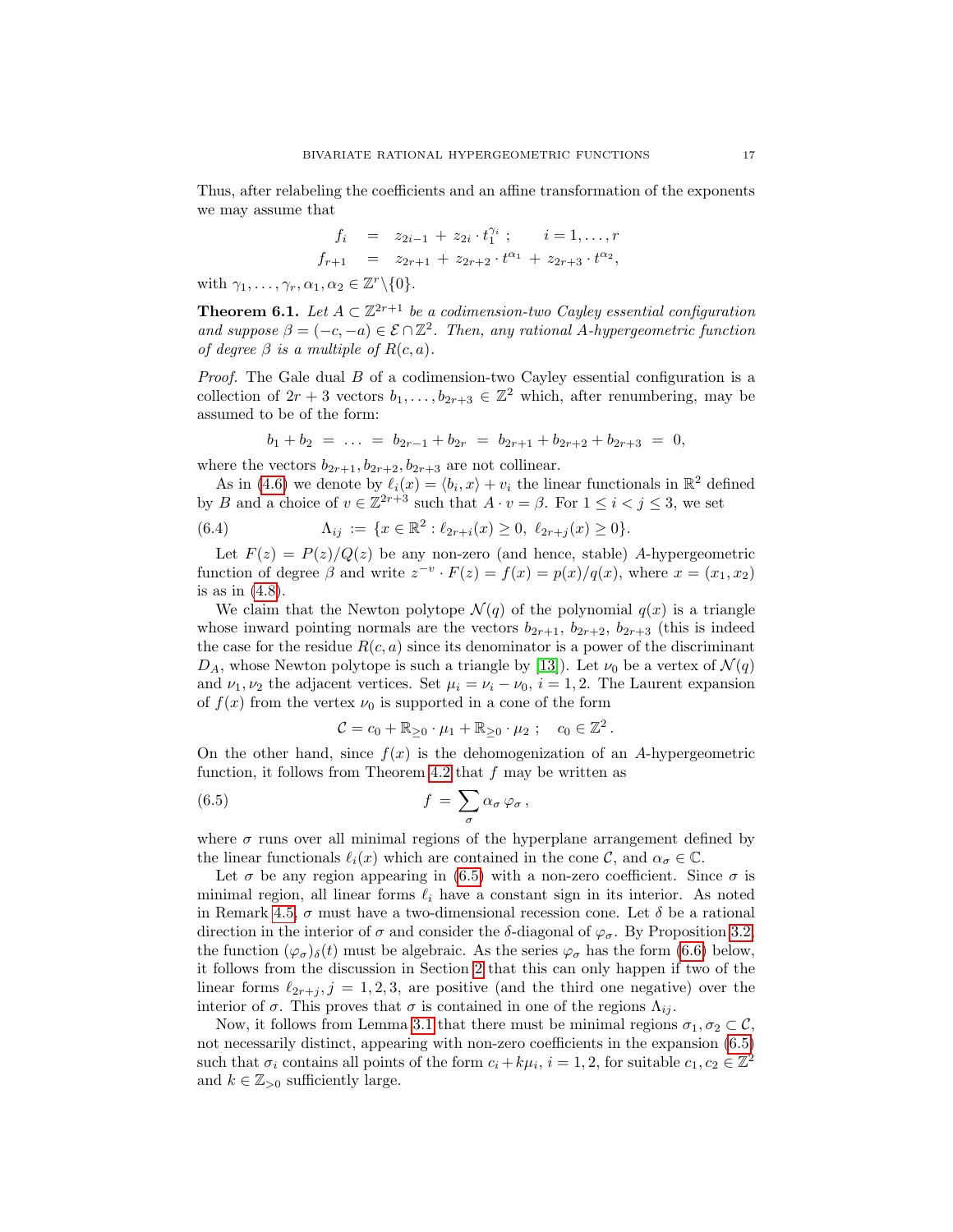Consider the series  $\varphi_{\sigma_1}(x)$  associated to the minimal region  $\sigma_1$ . It follows from  $(4.5)$  that

<span id="page-17-0"></span>(6.6) 
$$
\varphi_{\sigma_1}(x) = \sum_{m \in \sigma_1} h(m) \frac{\prod_{\ell_{2r+j}(m) < 0} (-\ell_{2r+j}(m) - 1)!}{\prod_{\ell_{2r+j}(m) > 0} \ell_{2r+j}(m)!} x^m,
$$

where  $h(m)$  is a polynomial. But, since f is a rational function we deduce that the univariate function

$$
\sum_{k>>0} h(c_1+k\mu_1) \frac{\prod_{\langle b_{2r+j},\mu_1\rangle<0} (-\langle b_{2r+j},\mu_1\rangle k - \langle b_{2r+j},c_1\rangle - 1)!}{\prod_{\langle b_{2r+j},\mu_1\rangle>0} (\langle b_{2r+j},\mu_1\rangle k + \langle b_{2r+j},c_1\rangle)!} t^k
$$

must be a rational function. But by item ii) in Theorem [2.2](#page-4-0) this is only possible if

$$
\langle b_{2r+j}, \mu_1 \rangle = 0
$$

for some  $j = 1, 2, 3$ . As the ray with direction  $\mu_1$  is in the boundary of the minimal region  $\sigma_1$ , this implies that  $\sigma_1$  cannot be contained in  $\Lambda_{ik}$ , where  $i, k \neq j$ . Consequently,  $b_{2r+i}$  is an inward pointing normal to  $\mathcal{N}(q)$  and our claim is proved.

Given now any rational hypergeometric function  $F = P/Q$  of degree  $\beta$  we may now consider the Laurent expansion of its dehomogenization  $f = p/q$  from the vertex of  $\mathcal{N}(q)$  defined by the edges with inward-pointing normals  $b_{2r+1}$  and  $b_{2r+2}$ . When that expansion is written as in [\(6.5\)](#page-16-1) there must be, by Lemma [3.1,](#page-6-1) a minimal region  $\sigma$  whose recession cone has a boundary line orthogonal to  $b_{2r+1}$  and the corresponding coefficient  $a_{\sigma}$  must be non-zero. Hence, the map  $F \mapsto a_{\sigma}$  is 1 : 1 and the space of rational A-hypergeometric functions of degree  $\beta$  has dimension at most one. As we have already recalled, it follows from [\[9,](#page-23-2) §5] that the toric residue  $R(c, a)$  is a non zero rational A-hypergeometric function of degree  $\beta$ , which thus spans the vector space of all rational A-hypergeometric functions of this degree.  $\Box$ 

**Example 6.2.** We continue with Example [4.7.](#page-10-1) Let  $F(z)$  be as in [\(4.12\)](#page-10-3) and  $f_1, f_2 \in \mathbb{C}[t]$  as in [\(4.13\)](#page-10-5). Then we have

$$
F(z) = -R(1) = -\text{Res}_{-z_1/z_2}\left(\frac{dt/f_2(t)}{f_1(t)}\right).
$$

We showed in Example [4.7](#page-10-1) that in inhomogeneous coordinates

$$
z_1 z_5 F(z) = \varphi_{\sigma(I_1)}(x) - \varphi_{\sigma(I_2)}(x)
$$

for the minimal regions  $\sigma(I_1), \sigma(I_2)$  contained in the first quadrant. According to Theorem [6.1](#page-16-0) neither  $\varphi_{\sigma(I_1)}(x)$  nor  $\varphi_{\sigma(I_2)}(x)$  can be rational functions. Indeed, one can check by direct computation that, up to sign,  $\varphi_{\sigma(I_1)}(x)$  and  $\varphi_{\sigma(I_2)}(x)$  agree with the pointwise residues:

$$
\operatorname{Res}_{\xi_{\pm}}\left(\frac{dt/f_1(t)}{f_2(t)}\right),\,
$$

where  $\xi_{\pm}$  are the roots of  $f_2(t)$ :

$$
\xi_{\pm} := \frac{-z_5 \pm \sqrt{z_5^2 - 4z_3z_4}}{2z_4}
$$

and, in the inhomogeneous coordinates  $x_1, x_2$ , we have: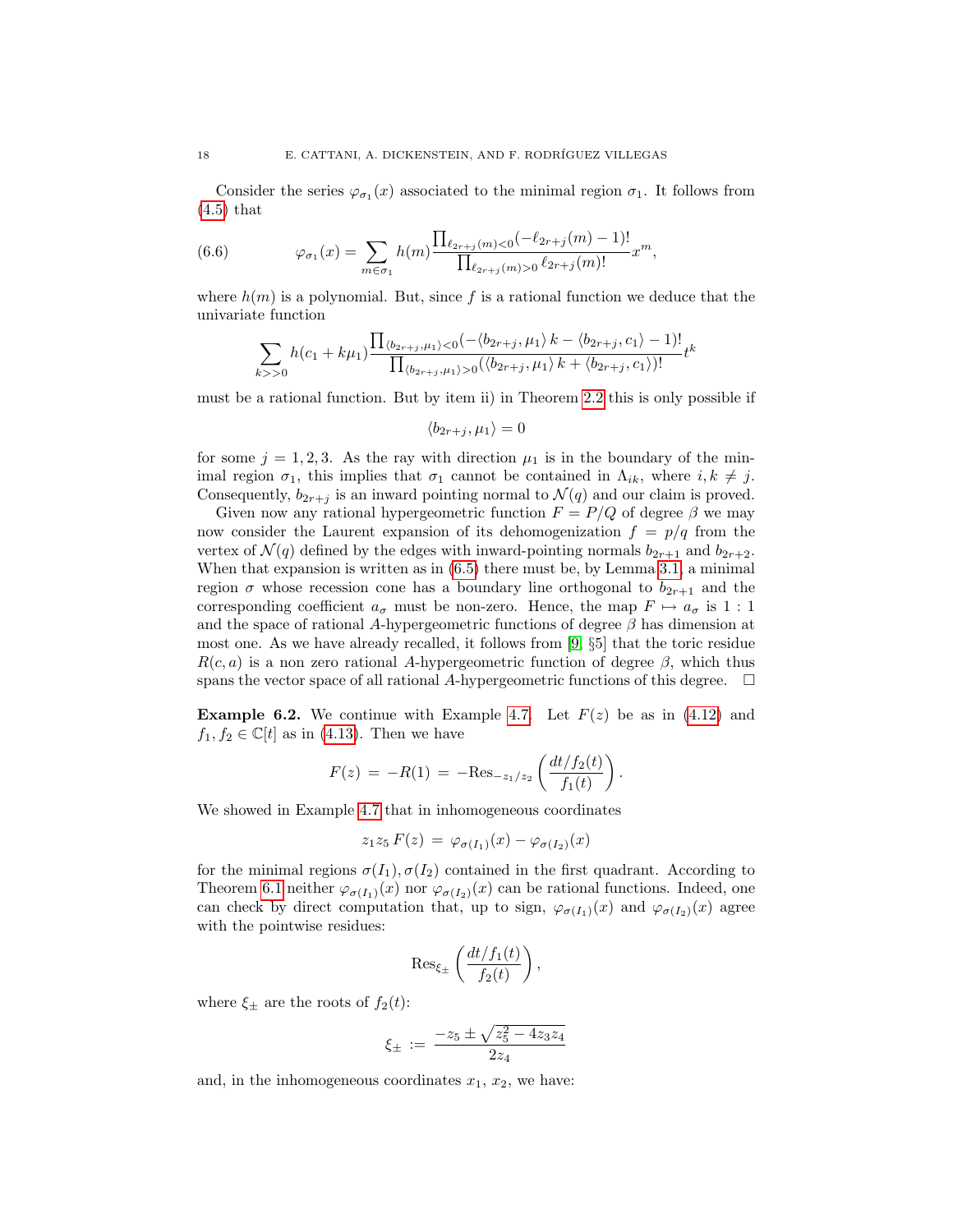$$
\varphi_{\sigma(I_1)}(x) = \sum_{m_1 \ge m_2 \ge 0} \frac{(m_1 + m_2)!}{m_1! m_2!} x_1^{m_1} x_2^{m_2}
$$
  
= 
$$
\frac{1}{2(1 - x_1 - x_2)} \left( 1 + \frac{1 - 2x_2}{\sqrt{1 - 4x_1 x_2}} \right).
$$

#### 7. Classical bivariate rational hypergeometric series

<span id="page-18-0"></span>In this section we will apply the previous results to study the rationality of power series in two variables which generalize the univariate series discussed in Section [2,](#page-3-3) that is, series whose coefficients are ratios of products of factorials of linear forms defined over Z.

Our starting data will be a support cone  $\mathcal C$  which will be assumed to be a twodimensional rational, convex polyhedral cone in  $\mathbb{R}^2$  and linear functionals

(7.1) 
$$
\ell_i(x) := \langle b_i, x \rangle + k_i, \quad i = 1, \dots, n,
$$

where  $b_i \in \mathbb{Z}^2 \setminus \{0\}$ ,  $k_i \in \mathbb{Z}$ . We will denote by  $\mu_1, \mu_2$  the primitive integral vectors defining the edges of C and by  $\nu_1, \nu_2 \in \mathbb{Z}^2$  the corresponding primitive inward normals.

<span id="page-18-1"></span>**Definition 7.1.** Given  $\mathcal{C}$  and  $\ell_i$ ,  $i = 1, \ldots, n$  as above, the bivariate series:

<span id="page-18-3"></span>(7.2) 
$$
\sum_{m \in \mathcal{C} \cap \mathbb{Z}^2} \frac{\prod_{\ell_i(m) < 0} (-1)^{\ell_i(m)} \left( -\ell_i(m) - 1 \right)!}{\prod_{\ell_j(m) > 0} \ell_j(m)!} x_1^{m_1} x_2^{m_2}.
$$

will be called a *Horn series*.

<span id="page-18-2"></span>**Remark 7.2.** Let  $\phi(x_1, x_2) = \sum_{m \in \mathcal{C} \cap \mathbb{Z}^2} c_m x^m$  be a Horn series as in [\(7.2\)](#page-18-3). Then, the coefficients  $c_m$  satisfy a Horn recurrence; that is, for  $j = 1, 2$ , and any  $m \in \mathcal{C} \cap \mathbb{Z}^2$ such that  $m + e_j$  also lies in C, the ratios:

<span id="page-18-4"></span>
$$
R_j(m) := \frac{c_{m+e_j}}{c_m} = \frac{\prod_{b_{ij} < 0} \prod_{l=0}^{-b_{ij}+1} \ell_i(m) - l}{\prod_{b_{ij} > 0} \prod_{l=1}^{b_{ij}} \ell_i(m) + l}.
$$

are rational functions of  $m$  (recall that  $e_i$  denote the standard basis vectors).

We are interested in studying when a Horn series defines a rational function  $\phi(x_1, x_2)$ . We will assume that

(7.3) 
$$
\sum_{i=1}^{n} b_i = 0,
$$

and note that [\(7.3\)](#page-18-4) implies that [\(7.2\)](#page-18-3) converges for  $|x^{\mu_1}| < \varepsilon$ ,  $|x^{\mu_2}| < \varepsilon$  for any small  $\varepsilon > 0$ .

<span id="page-18-5"></span>Remark 7.3. Every Horn series [\(7.1\)](#page-18-1) is the dehomogenization of an A-hypergeometric function for some regular configuration A. More precisely, there exists a codimension-two configuration  $A \subset Z^{s-2}$ , a vector  $v \in \mathbb{Z}^s$ , a  $\mathbb{Z}$ -basis  $\nu_1, \nu_2$  of  $\ker_{\mathbb{Z}}(A)$ , and an A-hypergeometric function  $F(z)$  of degree  $A \cdot v$  such that:

$$
F(z_1,\ldots,z_s) = z^v \phi(z^{\nu_1},z^{\nu_2}).
$$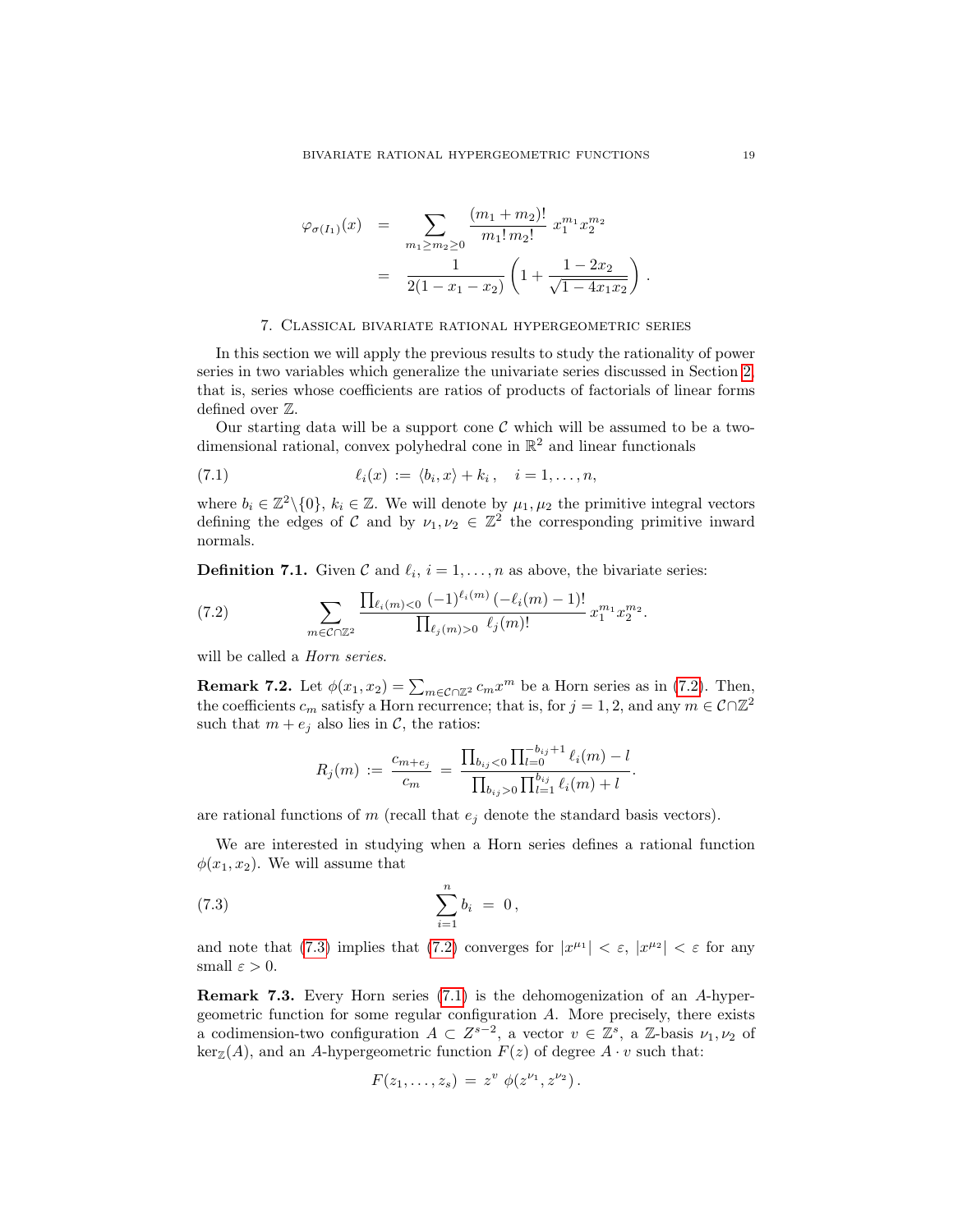This may be seen as follows: the linear forms  $\ell_1, \ldots, \ell_n$  define an oriented hyperplane arrangement associated with the vector configuration

$$
B = \{b_1, \ldots, b_n\}
$$

and the vector  $(k_1, \ldots, k_n)$ . We can enlarge B to a new configuration  $\hat{B}$  by adding to B pairs of vectors  $\{c, -c\}$  where c ranges over all  $b_i \in B$ ,  $\nu_1, \nu_2$ , and the standard basis vectors  $e_1, e_2$ .  $\hat{B}$  is the Gale dual of a configuration A and, for a suitable choice of parameter  $\hat{v} \in \mathbb{Z}^s$ ,  $s = |\hat{B}|$ , every region in the hyperplane arrangement defined by  $(\hat{B}, \hat{v})$  is minimal. and the series [\(7.2\)](#page-18-3) is the dehomogenization of an A-hypergeometric series of degree  $A \cdot \hat{v}$ .

The following theorem characterizes rational bivariate Horn series:

<span id="page-19-0"></span>**Theorem 7.4.** Let  $\ell_i(x) = \langle b_i, x \rangle + k_i$ ,  $i = 1, ..., n$ , be linear forms on  $\mathbb{R}^2$  defined over  $\mathbb Z$  and  $\mathcal C$  a two-dimensional rational, convex, polyhedral cone in  $\mathbb R^2$ . Let

$$
\phi(x_1, x_2) = \sum_{m \in \mathcal{C} \cap \mathbb{Z}^2} \frac{\prod_{\ell_i(m) < 0} (-1)^{\ell_i(m)} (-\ell_i(m) - 1)!}{\prod_{\ell_j(m) > 0} \ell_j(m)!} x_1^{m_1} x_2^{m_2}.
$$

be a Horn series satisfying [\(7.3\)](#page-18-4). Set  $B = \{b_1, \ldots, b_n\} \subset \mathbb{Z}^2$ . If  $\phi(x_1, x_2)$  is a rational function then either

(i)  $n = 2r$  is even and, after reordering we may assume:

(7.4) 
$$
b_1 + b_{r+1} = \cdots = b_r + b_{2r} = 0, \text{ or}
$$

<span id="page-19-1"></span>(ii) B consists of  $n = 2r + 3$  vectors and, after reordering, we may assume that  $b_1, \ldots, b_{2r}$  satisfy [\(7.4\)](#page-19-1) and  $b_{2r+1} = s_1 \nu_1, b_{2r+2} = s_2 \nu_2, b_{2r+3}$  $-b_{2r+1} - b_{2r+2}$ , where  $\nu_1, \nu_2$  are the primitive, integral, inward-pointing normals of C and  $s_1, s_2$  are positive integers.

*Proof.* As noted in Remark [7.3,](#page-18-5) the series  $\phi(x_1, x_2)$  may be viewed as the dehomogenization of an A-hypergeometric function, for a suitable regular configuration A whose Gale dual  $\hat{B}$  is obtained from B by adding pairs of vectors  $\{c, -c\}, c \in \mathbb{Z}^2$ . Since A admits a stable rational hypergeometric function, it follows from Theorem [1.2](#page-2-0) that A is either a Lawrence configuration or a Cayley essential configuration. It is now clear that in the first case, B satisfies [\(7.4\)](#page-19-1), while in the second,  $n = 2r + 3$  and we may assume that  $b_1, \ldots, b_{2r}$  also satisfy [\(7.4\)](#page-19-1), while

$$
b_{2r+1} + b_{2r+2} + b_{2r+3} = 0
$$

Moreover, if A is a Cayley essential configuration then it is shown in the proof of Theorem [6.1](#page-16-0) that

$$
\phi(x) = \sum a_{\sigma} \varphi_{\sigma}(x),
$$

<span id="page-19-2"></span>where  $\varphi_{\sigma}(x)$  are canonical series, as in [\(4.9\)](#page-9-1), associated with the minimal regions of the hyperplane arrangement of  $\tilde{B}$ , and the sum runs over all minimal regions contained in one of the sectors defined by the half-spaces  $\ell_{2r+1} \geq 0$ ,  $\ell_{2r+2} \geq 0$ ,  $\ell_{2r+3} \geq 0$ . But then, since the expansion [\(7.2\)](#page-18-3) is not supported in any proper subcone of  $\mathcal{C}$ , it follows that  $\mathcal{C}$  must agree with one of those sectors. Hence, after reordering if necessary, we have that

$$
b_{2r+1} = s_1 \nu_1, \quad b_{2r+2} = s_2 \nu_2.
$$

 $\Box$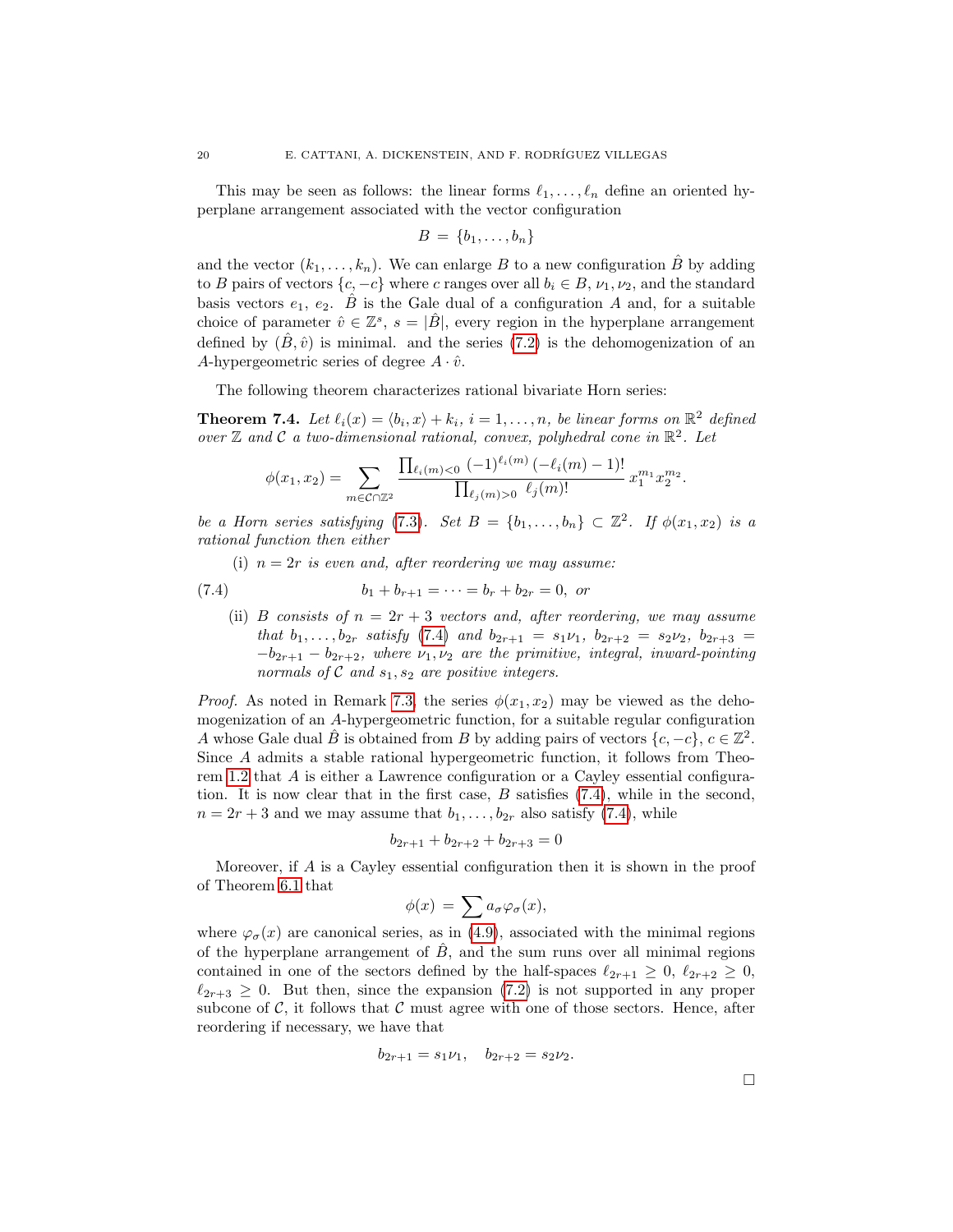Example 7.5. As an illustration of the type of series Theorem [7.4](#page-19-0) refers to consider the following expansion from [\[20\]](#page-24-21)[Example 9.2]

$$
\varphi(x) = \frac{1 - x_1 x_2}{1 - x_1 x_2^2 - 3x_1 x_2 - x_1^2 x_2} = \sum_{m \in \mathcal{C} \cap \mathbb{Z}^2} \left( \frac{m_1 + m_2}{2m_1 - m_2} \right) x_1^{m_1} x_2^{m_2},
$$

where  $C := \{2m_1 - m_2 \geq 0, 2m_2 - m_1 \geq 0\}.$ 

<span id="page-20-2"></span>The series

(7.5) 
$$
\phi(x) = \varphi(-x) = \sum_{m \in \mathcal{C} \cap \mathbb{Z}^2} (-1)^{m_1 + m_2} \binom{m_1 + m_2}{2m_1 - m_2} x_1^{m_1} x_2^{m_2}
$$

is a Horn series. It follows from Theorem [6.1](#page-16-0) that  $\phi(x)$  may be represented as a residue. Indeed, following the notation of Theorem [7.4,](#page-19-0) the configuration  $B$  is defined by the vectors  $b_1 = (-1, -1)$ ,  $b_2 = (-1, 2)$ ,  $b_3 = (2, -1)$ . We enlarge it to a configuration  $\hat{B}$  by adding the vectors  $b_4 = (1,0)$ , and  $b_5 = (-1,0)$ . Now,  $\hat{B}$  is the Gale dual of the Cayley essential configuration

$$
A = \left(\begin{array}{rrrr} 1 & 1 & 1 & 0 & 0 \\ 0 & 0 & 0 & 1 & 1 \\ 0 & 1 & 2 & 0 & 3 \end{array}\right)
$$

and  $\phi(x)$  is the dehomogenization of an A-hypergeometric toric residue associated to  $f_1 = z_1 + z_2t + z_3t^2$ ,  $f_2 = z_4 + z_5t^3$ . Explicitely, in inhomogeneous coordinates we have:

$$
\phi(x) = \sum_{\eta} \text{Res}_{\eta} \left( \frac{x_2 t/(x_2 + x_2 t - t^2)}{x_2 + x_1 t^3} dt \right),
$$

where  $\eta$  runs over the three cubic roots of  $-x_2/x_1$ ; that is,  $\phi$  is the global residue with respect to the family of polynomials  $x_2 + x_1 t^3$  of the rational function of t (depending parametrically on x) defined by  $t/(1 + t - x_2^{-1}t^2)$ .

In the remainder of this section we consider the special case where  $\mathcal C$  is the first quadrant. The following series will play a central role in our discussion.

<span id="page-20-1"></span>Proposition 7.6. The series

<span id="page-20-0"></span>(7.6) 
$$
f_{(s_1, s_2)}(x) := \sum_{m \in \mathbb{N}^2} \frac{(s_1 m_1 + s_2 m_2)!}{(s_1 m_1)!(s_2 m_2)!} x_1^{m_1} x_2^{m_2}.
$$

defines a rational function for all  $(s_1, s_2) \in \mathbb{N}^2$ .

*Proof.* The assertion is evident if either  $s_1 = 0$  or  $s_2 = 0$  since in this case [\(7.6\)](#page-20-0) becomes:

(7.7) 
$$
f_0(x_1,x_2) = \sum_{m \in \mathbb{N}^2} x_1^{m_1} x_2^{m_2} = \frac{1}{(1-x_1)(1-x_2)},
$$

as well as in the case when  $s_1 = s_2 = 1$  since

$$
f_{(1,1)}(x) = \sum_{m \in \mathbb{N}^2} \frac{(m_1 + m_2)!}{m_1! m_2!} x_1^{m_1} x_2^{m_2} = \frac{1}{1 - x_1 - x_2}.
$$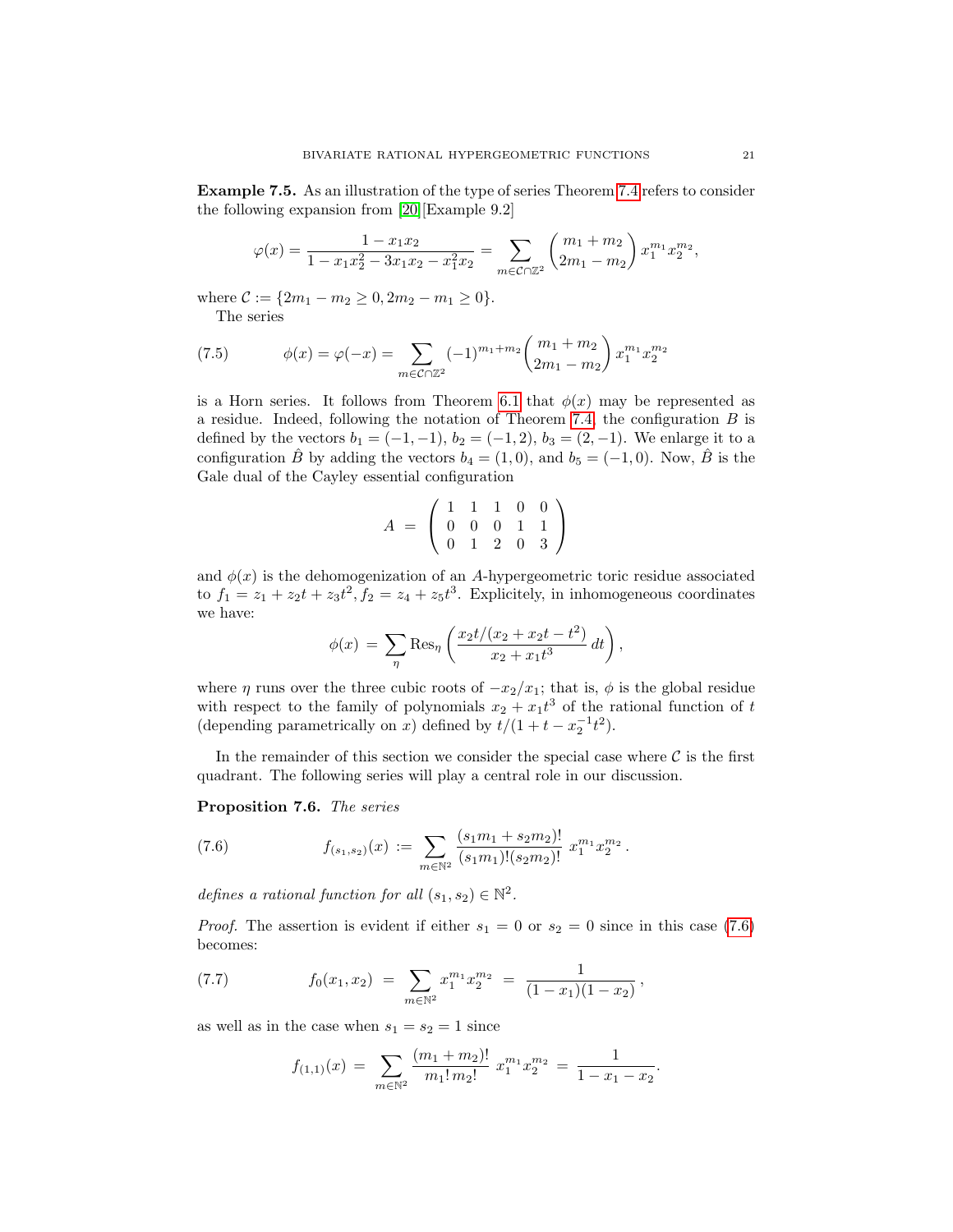More in general, given any  $s_1, s_2 > 0$ , consider the Cayley essential configuration:

$$
A = \left(\begin{array}{cccccc} 1 & 1 & 1 & 0 & 0 & 0 & 0 \\ 0 & 0 & 0 & 1 & 1 & 0 & 0 \\ 0 & 0 & 0 & 0 & 0 & 1 & 1 \\ 1 & 0 & 0 & 0 & s_1 & 0 & 0 \\ 0 & 1 & 0 & 0 & 0 & 0 & s_2 \end{array}\right)
$$

and  $\beta = (-1, -1, -1, -s_1, -s_2)^t = A \cdot (0, 0, -1, 0, -1, 0, -1)^t$ . Consider the hyperplane arrangement associated with the vector  $(0, 0, -1, 0, -1, 0, -1)^t$  and the Gale dual B of A with rows  $b_1 = (s_1, 0), b_2 = (0, s_2), b_3 = (-s_1, -s_2), b_4 = (1, 0) = -b_5$ ,  $b_6 = (0, 1) = -b_7$ . The first quadrant is a minimal region and the corresponding Laurent A-hypergeometric series is:

$$
F(z) = \frac{1}{z_3 z_5 z_7} \sum_{m \in \mathbb{N}^2} \frac{(s_1 m_1 + s_2 m_2)!}{(s_1 m_1)!(s_2 m_2)!} \left(\frac{(-z_1)^{s_1} z_4}{z_3^{s_1} z_5}\right)^{m_1} \left(\frac{(-z_2)^{s_2} z_6}{z_3^{s_2} z_7}\right)^{m_2}.
$$

Thus, the rationality F implies that of  $f_{(s_1,s_2)}$ . But, since the first quadrant is the only minimal region contained in the open half space  $\{s_1m_1+s_2m_2\geq 0\}$  and A is a Cayley essential configuration, the series  $F(z)$  must agree with a Laurent expansion of the toric residue

$$
\text{Res}\left(\frac{t_1^{s_1}t_2^{s_2}/(z_1t_1+z_2t_2+z_3)}{(z_4+z_5t_1^{s_1})(z_6+z_7t_2^{s_2})}\frac{dt_1}{t_1}\wedge\frac{dt_2}{t_2}\right),
$$

which is a rational function. In fact, we can write explicitly:

<span id="page-21-1"></span>
$$
(7.8) \t f_{(s_1,s_2)}(x) = \sum_{\xi_1^{s_1} = -x_1, \xi_2^{s_2} = -x_2} \text{Res}_{\xi} \left( \frac{t_1^{s_1} t_2^{s_2} / (t_1 + t_2 + 1)}{(x_1 + t_1^{s_1})(x_2 + t_2^{s_2})} \frac{dt_1}{t_1} \wedge \frac{dt_2}{t_2} \right).
$$

An alternative proof of Proposition [7.6](#page-20-1) follows from the the fact that  $f_{(1,1)}$  is rational together with the following two lemmas, which are of independent interest.

## <span id="page-21-0"></span>Lemma 7.7. Suppose

$$
\sum_{m \in \mathbb{N}^2} a(m_1, m_2) x_1^{r_1 m_1} x_2^{r_2 m_2},
$$

for some fixed positive integers  $r_1, r_2$ , is the Taylor expansion of a rational function  $f(x_1, x_2)$ . Then the same is true of

$$
\sum_{m \in \mathbb{N}^2} a(m_1, m_2) x_1^{m_1} x_2^{m_2}.
$$

*Proof.* Write  $f = A/B$ , where A, B are relatively prime polynomials in  $\mathbb{C}[x_1, x_2]$ . For any  $\zeta_1, \zeta_2 \in \mathbb{C}^2$  such that  $\zeta_1^{r_1} = \zeta_2^{r_2} = 1$  we have

$$
A(\zeta_1 x_1, \zeta_2 x_2) B(x_1, x_2) = A(x_1, x_2) B(\zeta_1 x_1, \zeta_2 x_2).
$$

Hence

$$
A(\zeta_1 x_1, \zeta_2 x_2) = c A(x_1, x_2), \qquad B(\zeta_1 x_1, \zeta_2 x_2) = c B(x_1, x_2)
$$

<span id="page-21-2"></span>for some non-zero constant  $c \in \mathbb{C}$ . Since  $B(0,0)$  is nonzero (as we assume f is holomorphic at the origin) evaluating at  $(0, 0)$  shows  $c = 1$  and the result follows.  $\Box$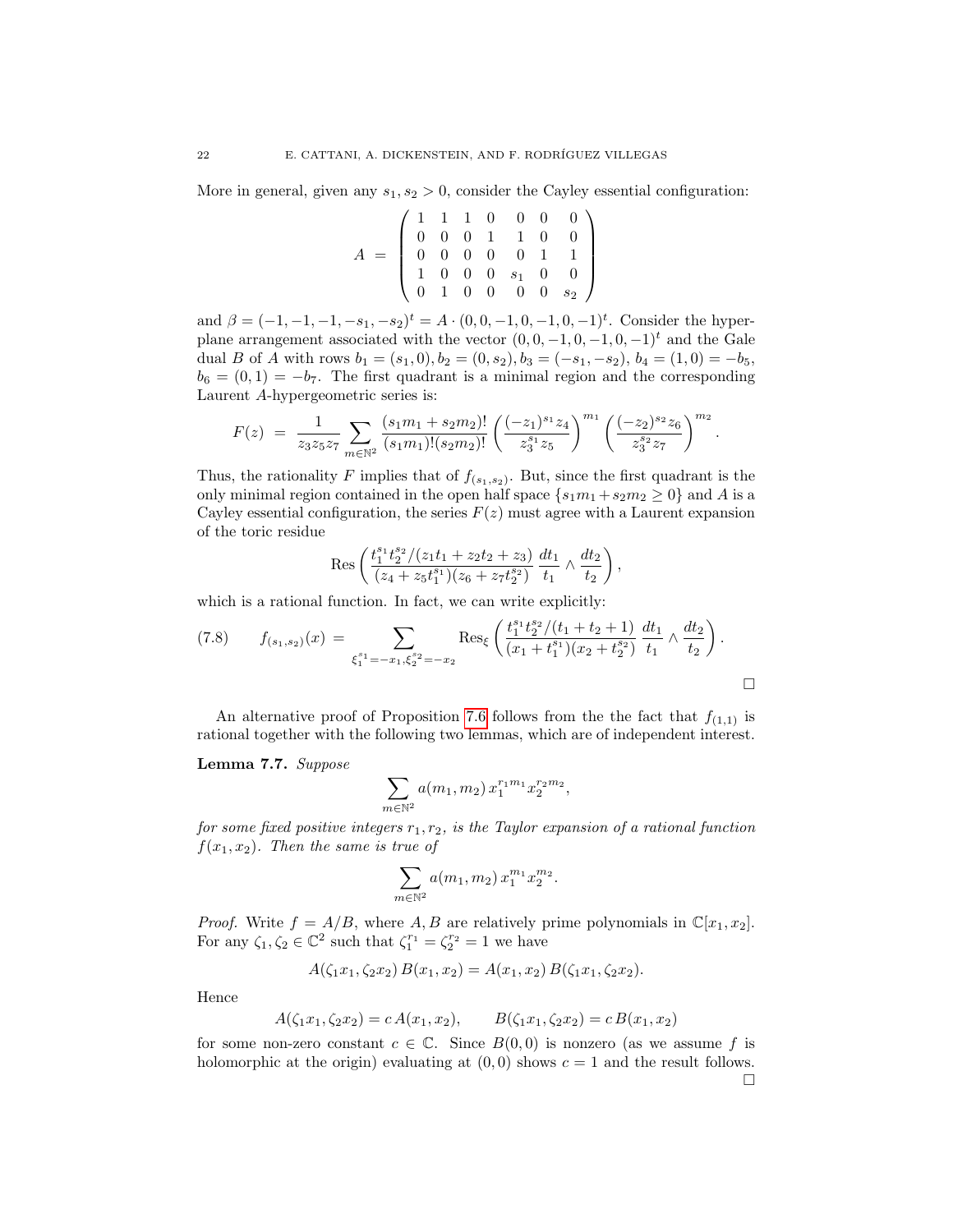Lemma 7.8. Suppose

$$
\sum_{m \in \mathbb{N}^2} a(m_1, m_2) x_1^{m_1} x_2^{m_2}
$$

is the Taylor expansion of a rational function  $f(x_1, x_2)$ . Then the same is true of

$$
\sum_{m \in \mathbb{N}^2} a(r_1 m_1, r_2 m_2) x_1^{m_1} x_2^{m_2},
$$

for any fixed  $(r_1, r_2) \in \mathbb{Z}_{>0}^2$ .

Proof. Note that

<span id="page-22-0"></span>(7.9) 
$$
\sum_{m \in \mathbb{N}^2} a(r_1 m_1, r_2 m_2) x_1^{r_1 m_1} x_2^{r_2 m_2} = \frac{1}{r_1 r_2} \sum_{\zeta_1^{r_1} = \zeta_2^{r_2} = 1} f(\zeta_1 x_1, \zeta_2 x_2),
$$

for sufficiently small  $|x_1|$  and  $|x_2|$ . The right hand side is clearly a rational function. Hence our claim follows from Lemma [7.7.](#page-21-0)

Note that the local sum of residues [\(7.8\)](#page-21-1) has the same form as the sum in [\(7.9\)](#page-22-0) in the proof of Lemma [7.8.](#page-21-2)

**Example 7.9.** Consider the case  $s = (2, 2)$ . By definition

$$
f_{(2,2)}(x_1,x_2) = \sum_{m \in \mathbb{N}^2} \frac{(2m_1 + 2m_2)!}{(2m_1)!(2m_2)!} x_1^{m_1} x_2^{m_2}.
$$

Equality [\(7.9\)](#page-22-0) reads

$$
f_{(2,2)}(x_1^2, x_2^2) = \frac{1}{4}(f(x_1, x_2) + f(-x_1, x_2) + f(x_1, -x_2) + f(-x_1, -x_2)),
$$

where  $f(x) := f_{(1,1)}(x)$ . Then,

$$
f_{(2,2)}(x_1^2, x_2^2) = \frac{1 - x_1^2 - x_2^2}{1 - 2x_1^2 - 2x_2^2 - 2x_1^2x_2^2 + x_1^4 + x_2^4},
$$

and hence

$$
f_{(2,2)}(x_1,x_2)=\frac{1-x_1-x_2}{1-2x_1-2x_2-2x_1x_2+x_1^2+x_2^2}.
$$

Our last result shows that, up to the action of differential operators of the form [7.10](#page-22-1) below, all rational Horn series with support on all the integer points of the first quadrant are given by the functions  $f_{(s_1,s_2)}$ .

**Theorem 7.10.** Let  $\ell_i(x) = \langle b_i, x \rangle + k_i$ ,  $i = 1, \ldots, n$ , be linear forms on  $\mathbb{R}^2$  defined  $over Z$  and suppose that the Horn series

$$
\phi(x_1, x_2) = \sum_{m \in \mathbb{N}^2} \frac{\prod_{\ell_i(m) < 0} (-1)^{\ell_i(m)} \left(-\ell_i(m) - 1\right)!}{\prod_{\ell_j(m) > 0} \ell_j(m)!} x_1^{m_1} x_2^{m_2}.
$$

satisfies [\(7.3\)](#page-18-4) and defines a rational function.

Then, there exist differential operators  $P_1(\theta), P_2(\theta)$  of the form

(7.10) 
$$
\prod_j \langle b_j, \theta \rangle + c_j, \quad \theta = (\theta_1, \theta_2), \ \theta_i = x_i \partial / \partial x_i; \ c_j \in \mathbb{Z},
$$

such that

<span id="page-22-1"></span>
$$
P_1(\theta) \cdot \phi(x) = P_2(\theta) \cdot f_{(s_1, s_2)}(\pm x_1, \pm x_2),
$$

where  $s_1 = s_2 = 0$  in case  $B = \{b_1, \ldots, b_n\}$  is a Lawrence configuration and  $s_1, s_2 > 0$  if B is Cayley essential.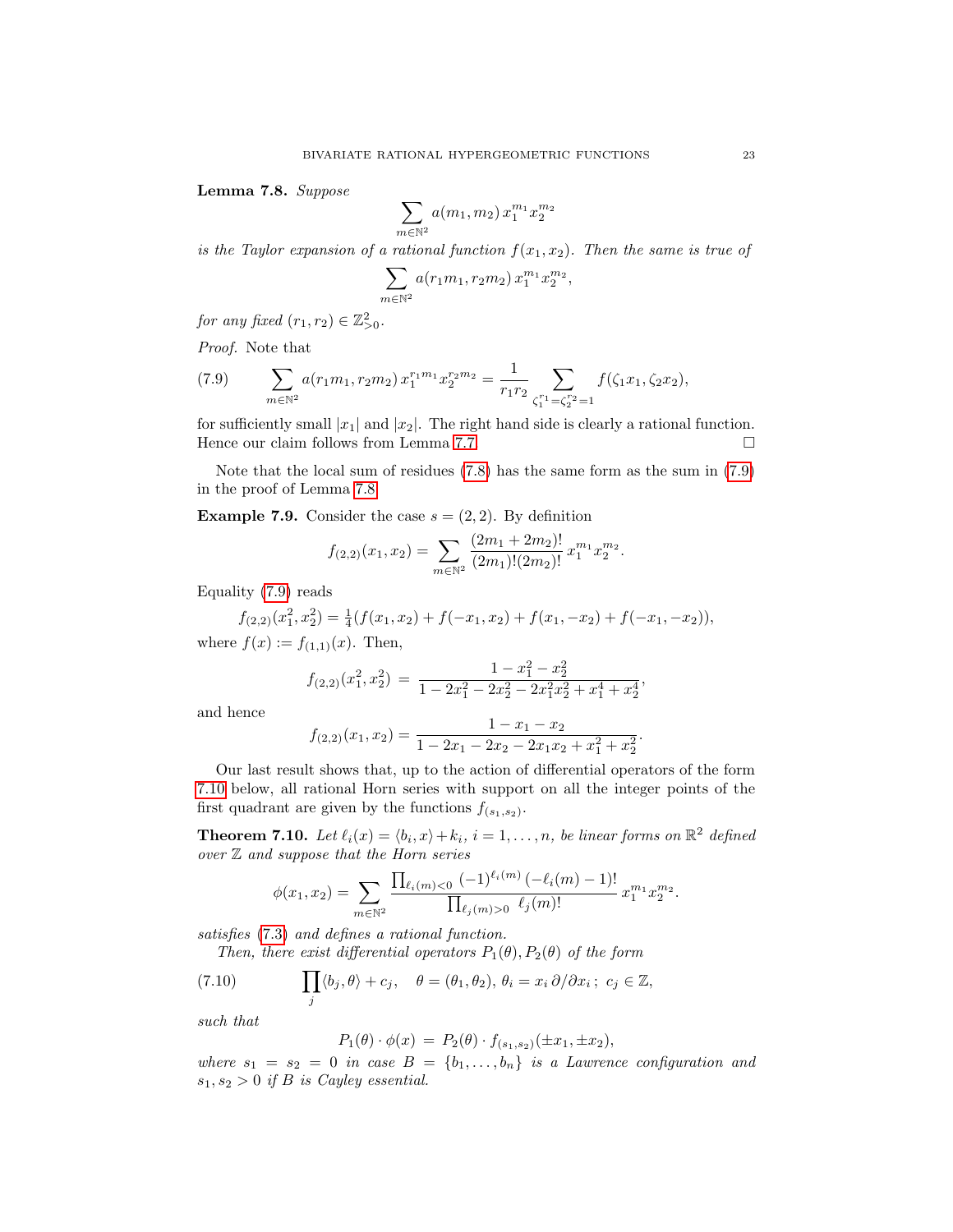Proof. It follows from Theorem [7.4](#page-19-0) that B must be either a Lawrence or a Cayley essential configuration. In the latter case, we have moreover that  $n = 2r + 3$ ,  $b_1, \ldots, b_{2r}$  are as in [\(7.4\)](#page-19-1) while  $b_{2r+1} = (s_1, 0), b_{2r+2} = (0, s_2), b_{2r+3} = (-s_1, -s_2)$ for  $s_1, s_2$  positive integers. Therefore, we can find a differential operator  $P_1(\theta)$  as in [\(7.10\)](#page-22-1) such that

$$
P_1(\theta)\cdot\phi(x) = \pm \sum_{m\in\mathbb{N}^2} \left( \prod_{i=1}^r \prod_{j=c_i}^{d_i} (\langle b_i, m \rangle + j) \right) \frac{(s_1m_1 + s_2m_2 + k)!}{(s_1m_1)!(s_2m_2)!} (\pm x_1)^{m_1} (\pm x_2)^{m_2},
$$

for suitable integers  $c_i, d_i$ . Thus taking

$$
P_2(\theta) = \pm \left( \prod_{i=1}^r \prod_{j=c_i}^{d_i} (\langle b_i, \theta \rangle + j) \right) \prod_{j=1}^k (s_1 \theta_1 + s_2 \theta_2 + j),
$$

we get

$$
P_1(\theta)(\phi(x)) = P_2(\theta)(f_{(s_1,s_2)}(\pm x_1, \pm x_2)).
$$

The argument in the Lawrence case is completely analogous.

Example 7.11. We return to the rational function in Example [7.5:](#page-19-2)

$$
\phi(x) = \frac{1 - x_1 x_2}{1 + x_1 x_2^2 - 3x_1 x_2 + x_1^2 x_2},
$$

and its Laurent expansion [\(7.5\)](#page-20-2). Let  $m'_1 = 2m_1 - m_2, m'_2 = 2m_2 - m_1$  (so that  $m_1 = \frac{2m'_1 + m'_2}{3}, m_2 = \frac{m'_1 + 2m'_2}{3}$  then

$$
\phi(x)\,=\,\sum_{(m_1',m_2')\in L\cap\mathbb{N}^2}\frac{(m_1'+m_2')!}{m_1'!m_2'!}\;u_1^{m_1'}u_2^{m_2'},
$$

where L denotes the sublattice  $L = \mathbb{Z}(1,2) + \mathbb{Z}(2,1) = \{(m'_1, m'_2) \in \mathbb{Z}^2 : m'_1 \equiv$  $m'_2 \mod 3$  and  $u_1^3 = x^2y, u_2^3 = xy^2$ . Thus, we get an expansion similar to that of  $f_{(1,1)}$  but the sum is only over the points in the first quadrant that lie in the sublattice L of index 3 rather than all of  $\mathbb{N}^2$ .

#### **REFERENCES**

- <span id="page-23-5"></span>[1] J. Bell and J. Bober, Bounded step functions and factorial ratio sequences. Preprint: [arXiv:0710.3459v](http://arxiv.org/abs/0710.3459)1.
- <span id="page-23-0"></span>[2] F. Beukers Algebraic A-hypergeometric Functions arXiv:0812.1134v1
- <span id="page-23-3"></span>[3] F. Beukers and G. Heckman, Monodromy for the hypergeometric function  $nF_{n-1}$ . Invent. Math., 95(2): 325–354, 1989.
- <span id="page-23-4"></span>[4] J. Bober, Factorial ratios, hypergeometric series, and a family of step functions, J. Lond. Math. Soc. **79(2)**: 422-444, 2009.
- <span id="page-23-6"></span>[5] A. Borisov, Quotient singularities, integer ratios of factorials, and the Riemann Hypothesis. International Mathematics Research Notices , rnn052, 2008.
- <span id="page-23-7"></span>[6] E. Cattani, D. Cox, and A. Dickenstein, Residues in toric varieties. Compositio Mathematica  $108$  (1997) 35-76.
- <span id="page-23-8"></span>[7] E. Cattani and A. Dickenstein, A global view of residues in the torus. Journal of Pure and Applied Algebra 117 & 118 (1997) 119–144.
- [8] E. Cattani and A. Dickenstein, Balanced Configurations of Lattice Vectors and GKZ-rational Toric Fourfolds in  $\mathbb{P}^6$ . Journal of Algebraic Combinatorics, 19: 47-65, 2004.
- <span id="page-23-2"></span>[9] E. Cattani, A. Dickenstein, and B. Sturmfels, Rational hypergeometric functions. Compositio Math., 128: 217–240, 2001.
- <span id="page-23-1"></span>[10] E. Cattani, A. Dickenstein, and B. Sturmfels, Binomial Residues. Annales Institut Fourier., 52, (2002), 687–708.